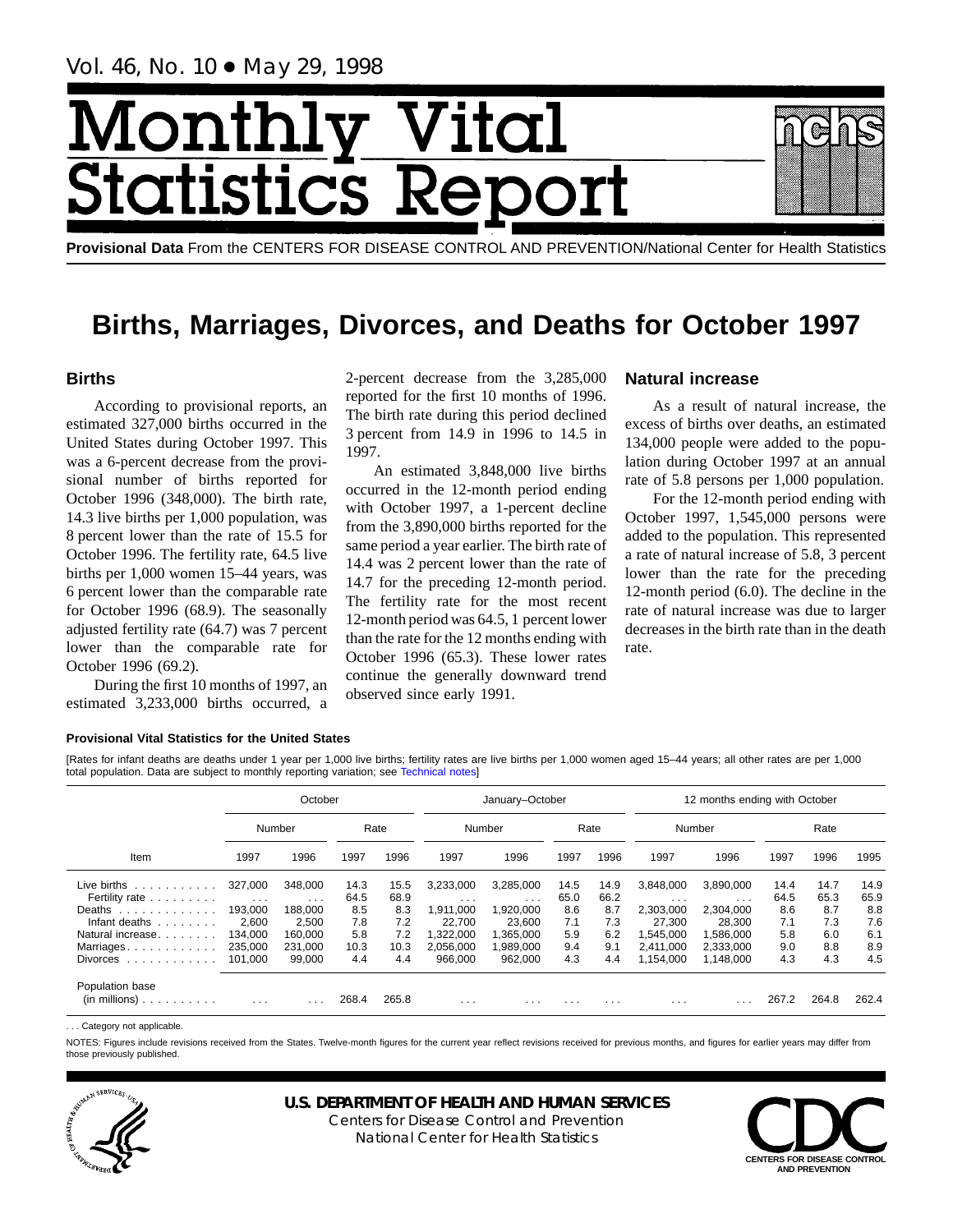# **Marriages**

An estimated 235,000 marriages were performed in October 1997, 4,000 more than were performed in October 1996 (231,000). The marriage rate per 1,000 population for October 1997 was the same as the rate for October a year earlier (10.3).

The number of couples marrying in the first 10 months of 1997 (2,056,000) was 3 percent higher than the number of couples marrying in the January–October period in 1996 (1,989,000). The marriage rate for the 10-month period was 3 percent higher in 1997 (9.4) than for the same period in 1996 (9.1).

Marriages occurring during the 12-month period ending with October 1997 numbered 2,411,000, 3 percent more than for the comparable period a year earlier (2,333,000). The marriage rate for the current period (9.0) was 2 percent higher than the rate for the same period ending with October 1996 (8.8).

# **Divorces**

An estimated 101,000 couples divorced in October 1997, 2 percent more than the number divorced in October 1996 (99,000). The divorce rate per 1,000 population for October 1997 was the same as the rate for October a year earlier (4.4).

The estimated number of divorces granted during January–October 1997 was 966,000, a slight increase from the number of divorces for the same period in 1996 (962,000). The divorce rate for the 10-month period was 4.3 in 1997, 2 percent lower than in 1996 (4.4).

Approximately 1,154,000 couples divorced during the 12-month period ending with October 1997, a 1-percent increase from the number divorced during the same period a year earlier (1,148,000). The divorce rate for the current 12-month period was the same as the rate for the comparable period a year earlier (4.3).

# **Deaths**

For October 1997 there were an estimated 193,000 deaths in the United States. The death rate was 8.5 deaths per 1,000 population, 2 percent higher than the rate of 8.3 for October a year earlier.



**Provisional birth rates per 1,000 population by month: United States, 1995–97**



**Provisional seasonally adjusted fertility rates per 1,000 women aged 15–44 years: United States, 1993–97**

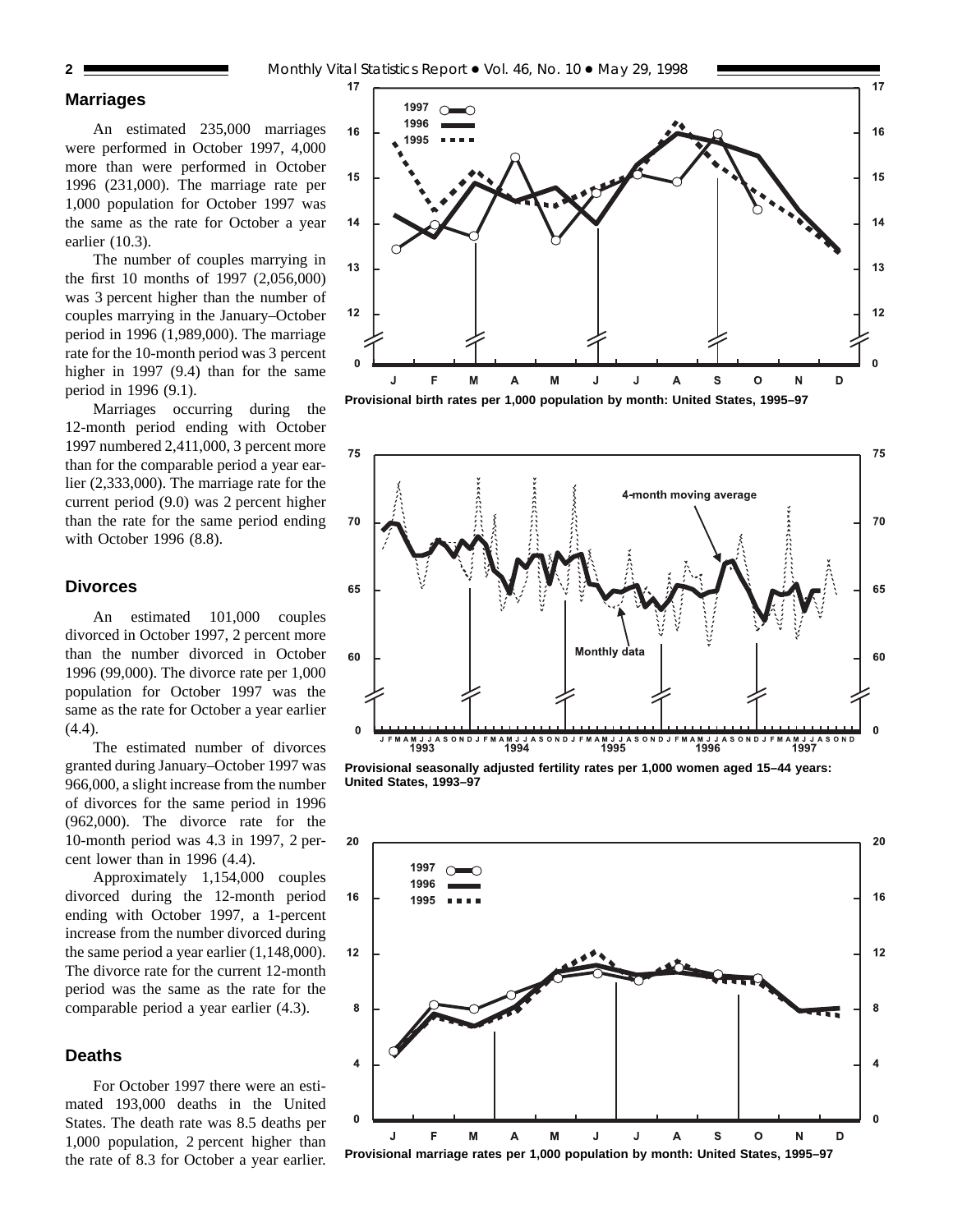Among the 193,000 deaths for October 1997 were 2,600 deaths at ages under 1 year.

According to provisional statistics, there were 1,911,000 deaths during the first 10 months of 1997, less than 1 percent below the number estimated for January–October 1996 (1,920,000). The death rate, 8.6 per 1,000 population, was 1 percent lower than the rate for January– October 1996 (8.7). Among the 1,911,000 deaths for January–October 1997 were 22,700 deaths at ages under 1 year, yielding an infant mortality rate of 7.1 per 1,000 live births. This rate was 3 percent lower than the rate of 7.3 for the first 10 months of 1996.

The death rate for the 12 months ending with October 1997 was 8.6 deaths per 1,000 population, 1 percent higher than the rate of 8.7 for the comparable 12-month period a year earlier. The infant mortality rate for this 12-month period was 7.1 per 1,000 live births, 3 percent lower than the rate of 7.3 for the 12 months ending with October 1996.

*Current Mortality Sample, 12 months ending with September 1997*—The provisional death rate for the 12 months ending with September 1997 was 860.3 per 100,000 population, 1 percent lower than the rate of 871.8 for the 12-month period ending September 1996. The provisional age-adjusted death rate for the 12-month period ending with September 1997 was 479.0 per 100,000 U.S. standard population, 3 percent lower than the rate of 494.6 for the 12-month period ending with September 1996. Age-adjusted death rates control for changes and variations in the age composition of the population; therefore, they are better indicators than crude rates for showing changes in mortality risk over time and for showing differences between race-sex groups within the population. Among the race-sex groups, the estimated age-adjusted death rates decreased for white males, black males, and white females. By age the death rate for the total population decreased for the age groups: 1–4 years, 15–24 years, 25–34 years, 35–44 years, 55–64 years, 65–74 years, and 75–84 years.

Among the major causes of death, the estimated death rate decreased between the two successive 12-month periods for



**Provisional death rates per 1,000 population by month: United States, 1995–97**





**Provisional birth rates per 1,000 population for successive 12-month periods ending with month indicated: United States, 1993–97**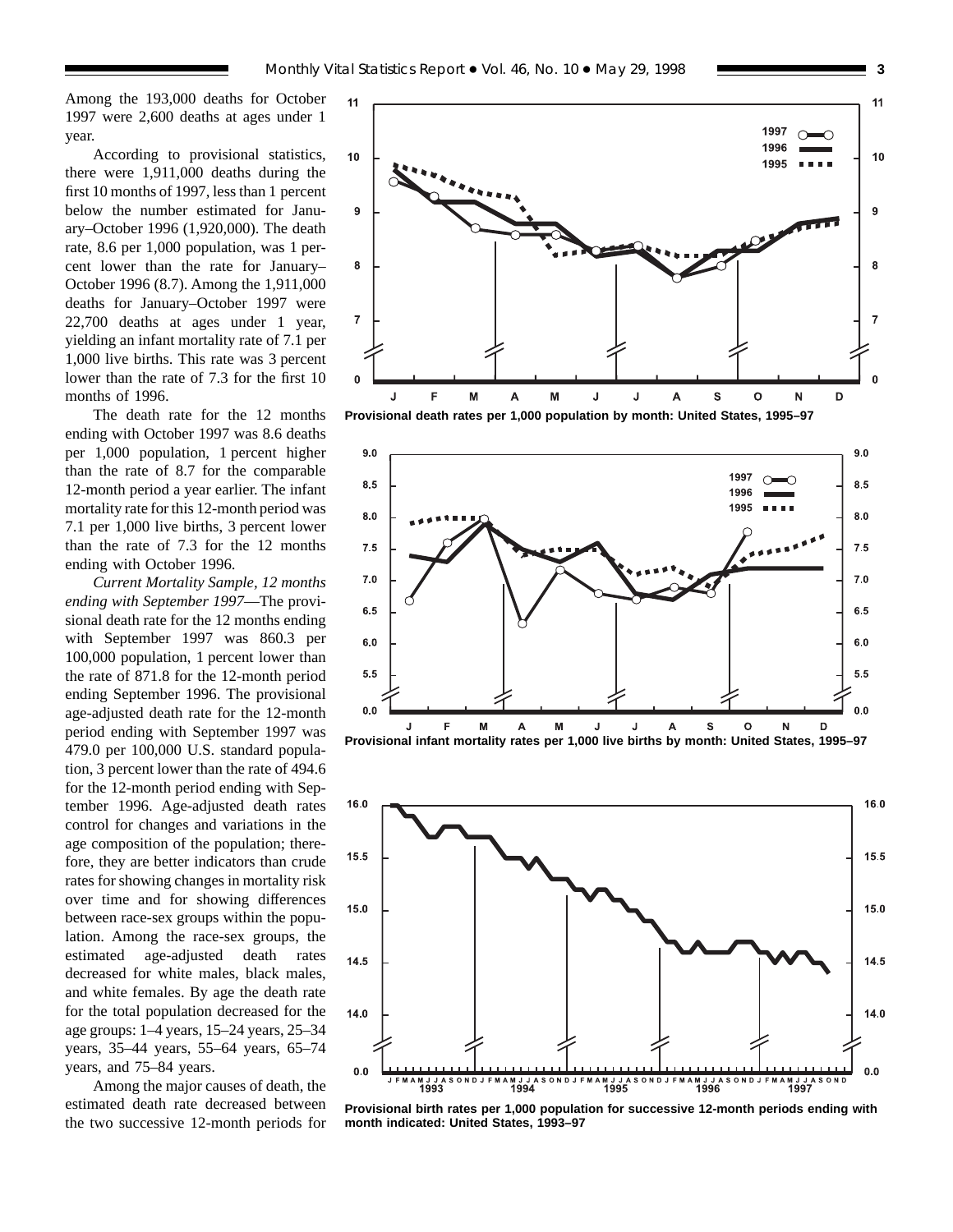Diseases of heart, Human immunodeficiency virus infection, and Homicide and legal intervention. The decrease for Homicide and legal intervention was largely due to the decline in the rate for homicide by firearms. The death rate increased between the two successive 12-month periods for Pneumonia and influenza.

The infant mortality rate for the 12 months ending with September 1997 was 704.5 per 100,000 live births, 4.1 percent lower than the rate of 734.3 for the same 12-month period a year earlier. For infants under 28 days of age, the 12-month rate ending September 1997 was 450.2, 7 percent lower than the rate of 484.0 for the 12-month period a year earlier. The infant mortality rate for infants aged 28 days–11 months was 254.3 compared with a rate of 250.2 for the 12-month period a year earlier. The change in the mortality rate for infants aged 28 days–11 months was not statistically significant. Among causes of infant death, the infant mortality rate decreased between the two successive 12-month periods for Birth trauma and Sudden infant death syndrome.



**Provisional marriage rates per 1,000 population for successive 12-month periods ending with month indicated: United States, 1993–97**



**Provisional divorce rates per 1,000 population for successive 12-month periods ending with month indicated: United States, 1993–97**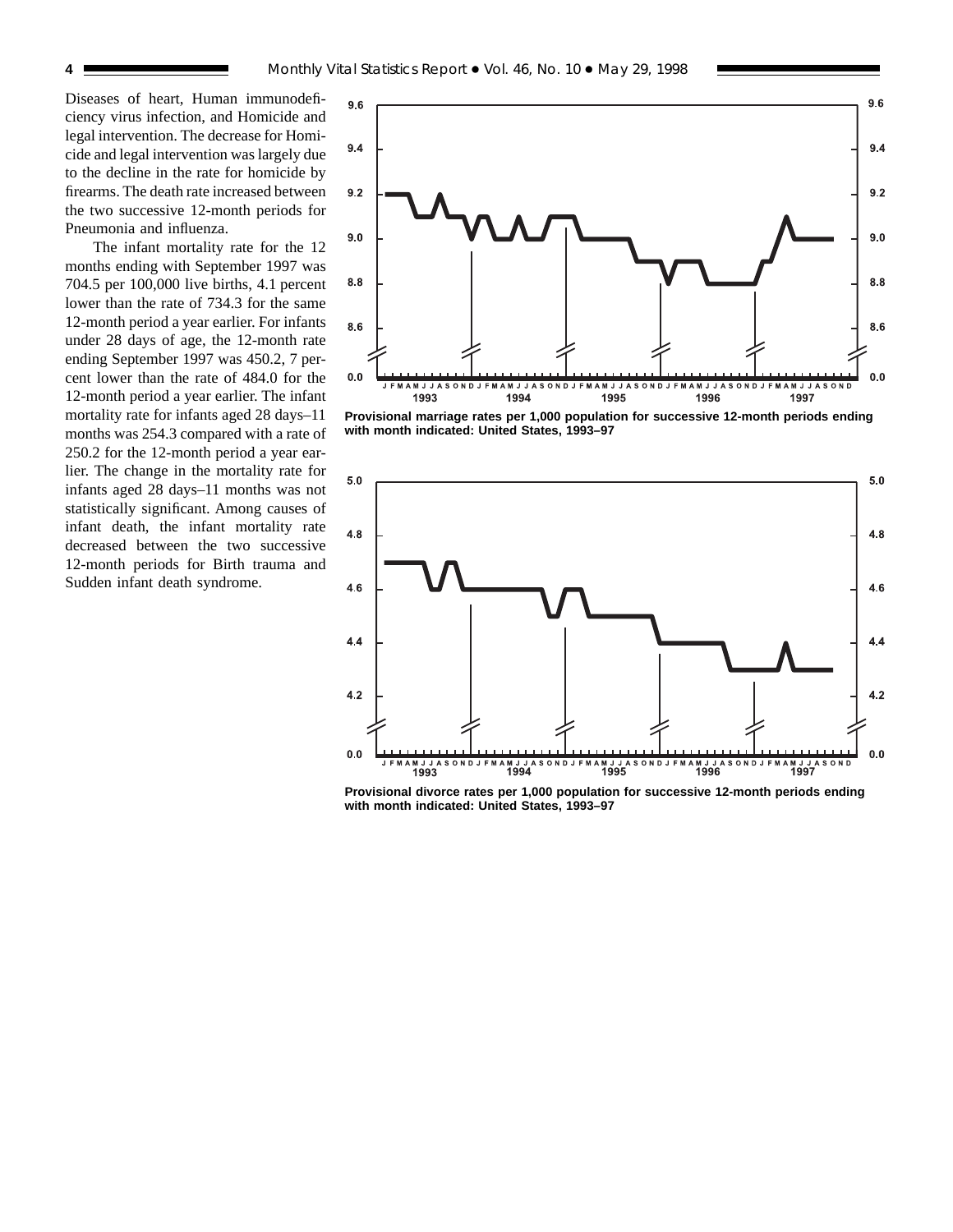$9.0$ 

 $8.8$ 

 $8.6$ 

 $8.4$ 

 $\bf 8.2$ 

 $0.0\,$ 

MAMJJA<br>1993



**Provisional death rates per 1,000 population for successive 12-month periods ending with month indicated: United States, 1993–97**



**Provisional infant mortality rates per 1,000 live births for successive 12-month periods ending with month indicated: United States, 1993–97**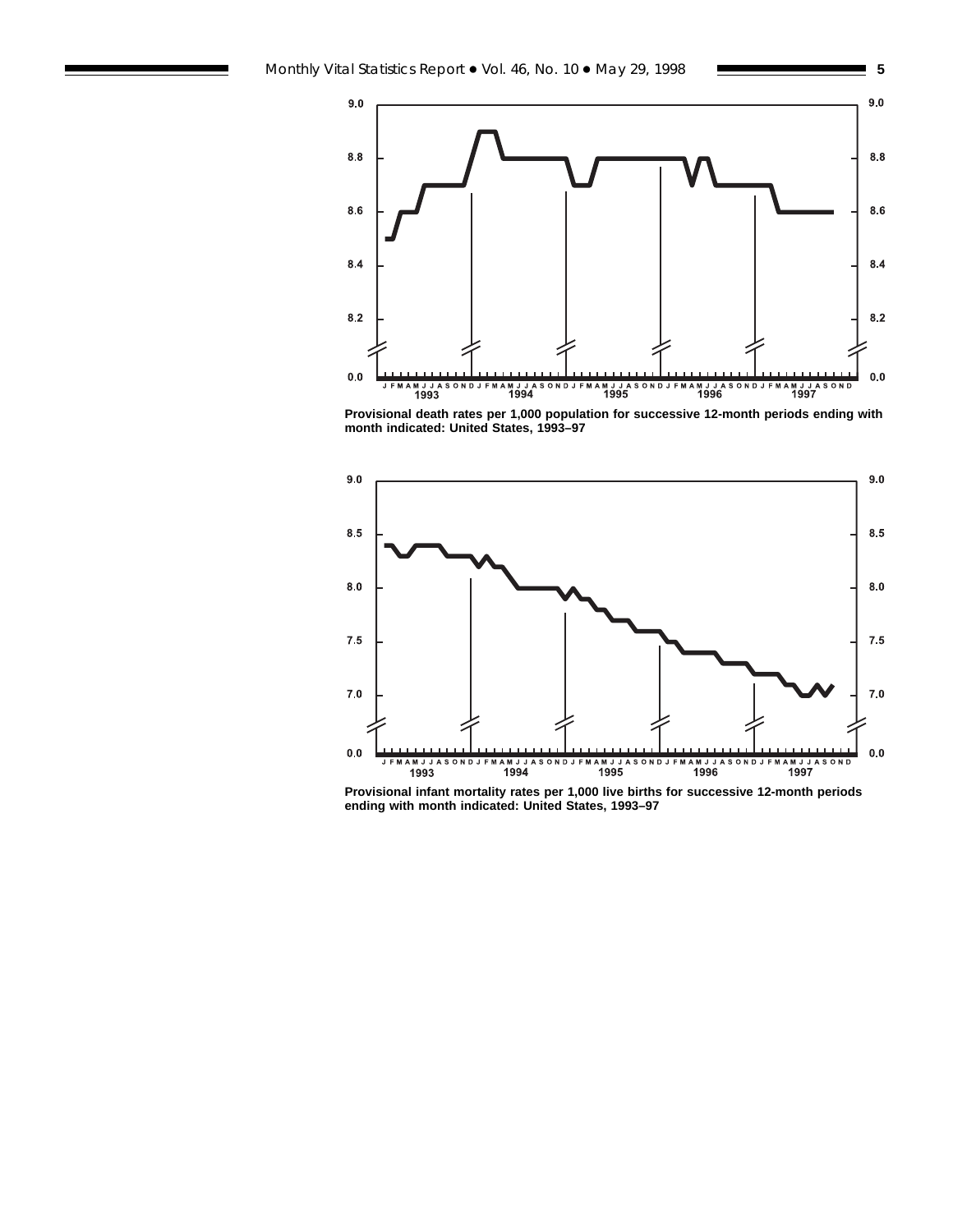# **Table 1. Provisional number of live births, marriages, divorces, deaths, and infant deaths and rates, by month: United States, January 1996–October 1997**

[Data are provisional and are subject to monthly reporting variation; see [Technical notes\]](#page-16-0)

| Live births                                                                                   |         |                                 |                                          | Marriages                           |         | <b>Divorces</b>                 |         |                                 | Deaths  |                                 | Infant deaths |                                  |
|-----------------------------------------------------------------------------------------------|---------|---------------------------------|------------------------------------------|-------------------------------------|---------|---------------------------------|---------|---------------------------------|---------|---------------------------------|---------------|----------------------------------|
|                                                                                               |         |                                 | Rate per 1,000 women<br>aged 15-44 years |                                     |         |                                 |         |                                 |         |                                 |               |                                  |
| Period                                                                                        | Number  | Rate per<br>1,000<br>population | Unadjusted                               | Seasonally<br>adjusted <sup>1</sup> | Number  | Rate per<br>1,000<br>population | Number  | Rate per<br>1,000<br>population | Number  | Rate per<br>1,000<br>population | Number        | Rate per<br>1,000<br>live births |
| 1996:                                                                                         |         |                                 |                                          |                                     |         |                                 |         |                                 |         |                                 |               |                                  |
| January                                                                                       | 318,000 | 14.2                            | 63.2                                     | 66.3                                | 100,000 | 4.6                             | 94,000  | 4.2                             | 220,000 | 9.8                             | 2,400         | 7.4                              |
| February                                                                                      | 286,000 | 13.7                            | 60.7                                     | 62.0                                | 155,000 | 7.7                             | 85,000  | 4.1                             | 193,000 | 9.2                             | 2,200         | 7.3                              |
| March                                                                                         | 334.000 | 14.9                            | 66.3                                     | 67.3                                | 147,000 | 6.8                             | 93,000  | 4.2                             | 206,000 | 9.2                             | 2,600         | 7.9                              |
| April<br>.                                                                                    | 314,000 | 14.5                            | 64.3                                     | 65.9                                | 172,000 | 8.2                             | 95,000  | 4.4                             | 192,000 | 8.8                             | 2,300         | 7.5                              |
| May<br>.                                                                                      | 332,000 | 14.8                            | 65.7                                     | 66.2                                | 241,000 | 10.7                            | 103,000 | 4.6                             | 198,000 | 8.8                             | 2,400         | 7.3                              |
| June<br>.                                                                                     | 304,000 | 14.0                            | 62.2                                     | 61.0                                | 242,000 | 11.2                            | 103,000 | 4.8                             | 179,000 | 8.2                             | 2,300         | 7.6                              |
| July<br>$\begin{array}{cccccccccccccc} . & . & . & . & . & . & . & . & . & . & . \end{array}$ | 343,000 | 15.3                            | 67.9                                     | 65.2                                | 235,000 | 10.5                            | 96,000  | 4.3                             | 187,000 | 8.3                             | 2,300         | 6.8                              |
| August $\ldots$ ,                                                                             | 360.000 | 16.0                            | 71.3                                     | 67.3                                | 239,000 | 10.7                            | 101,000 | 4.5                             | 176.000 | 7.8                             | 2,200         | 6.7                              |
| September                                                                                     | 345,000 | 15.8                            | 70.6                                     | 66.5                                | 225,000 | 10.3                            | 92,000  | 4.2                             | 182,000 | 8.3                             | 2,400         | 7.1                              |
| October                                                                                       | 348.000 | 15.5                            | 68.9                                     | 69.2                                | 231,000 | 10.3                            | 99,000  | 4.4                             | 188,000 | 8.3                             | 2,500         | 7.2                              |
| November<br>$\mathcal{L}^{\mathcal{A}}$ . The set of the set of $\mathcal{A}$                 | 313.000 | 14.3                            | 63.9                                     | 66.0                                | 171,000 | 7.9                             | 94,000  | 4.3                             | 191,000 | 8.8                             | 2,300         | 7.2                              |
| December<br>$\mathbb{Z}^2$ . The set of the $\mathbb{Z}^2$                                    | 302,000 | 13.4                            | 59.8                                     | 62.1                                | 184,000 | 8.1                             | 94,000  | 4.2                             | 200,000 | 8.9                             | 2,300         | 7.2                              |
| 1997:                                                                                         |         |                                 |                                          |                                     |         |                                 |         |                                 |         |                                 |               |                                  |
| January                                                                                       | 303,000 | 13.4                            | 59.8                                     | 62.7                                | 108,000 | 5.0                             | 93,000  | 4.1                             | 218,000 | 9.6                             | 2,100         | 6.7                              |
| February                                                                                      | 287.000 | 14.0                            | 62.7                                     | 63.9                                | 165.000 | 8.4                             | 86.000  | 4.2                             | 191.000 | 9.3                             | 2,200         | 7.6                              |
| March                                                                                         | 311.000 | 13.7                            | 61.4                                     | 62.2                                | 174,000 | 8.0                             | 94,000  | 4.2                             | 197,000 | 8.7                             | 2,500         | 8.0                              |
| April                                                                                         | 340,000 | 15.5                            | 69.4                                     | 71.2                                | 193,000 | 9.2                             | 106,000 | 4.8                             | 189,000 | 8.6                             | 2,100         | 6.3                              |
| May<br>.                                                                                      | 309,000 | 13.6                            | 61.0                                     | 61.4                                | 234,000 | 10.3                            | 98,000  | 4.3                             | 195,000 | 8.6                             | 2,300         | 7.2                              |
| June<br>.                                                                                     | 323.000 | 14.7                            | 65.7                                     | 64.4                                | 235,000 | 10.7                            | 99,000  | 4.5                             | 182.000 | 8.3                             | 2,200         | 6.8                              |
| July<br>.                                                                                     | 343,000 | 15.1                            | 67.6                                     | 64.9                                | 228,000 | 10.1                            | 99,000  | 4.3                             | 192,000 | 8.4                             | 2,300         | 6.7                              |
| August $\ldots$ ,                                                                             | 339,000 | 14.9                            | 66.9                                     | 63.1                                | 252,000 | 11.1                            | 93,000  | 4.1                             | 178,000 | 7.8                             | 2,200         | 6.9                              |
| September                                                                                     | 351.000 | 16.0                            | 71.6                                     | 67.4                                | 231,000 | 10.5                            | 96,000  | 4.4                             | 176,000 | 8.0                             | 2,300         | 6.8                              |
| October                                                                                       | 327,000 | 14.3                            | 64.5                                     | 64.7                                | 235,000 | 10.3                            | 101,000 | 4.4                             | 193,000 | 8.5                             | 2,600         | 7.8                              |

<sup>1</sup>The method of seasonal adjustment, developed by the U.S. Bureau of the Census, is described in *The X-11 Variant of the Census Method II Seasonal Adjustment Program,* Technical Paper<br>No. 15 (1967 revision).

NOTE: Figures include all revisions received from the States and, therefore, may differ from those previously published.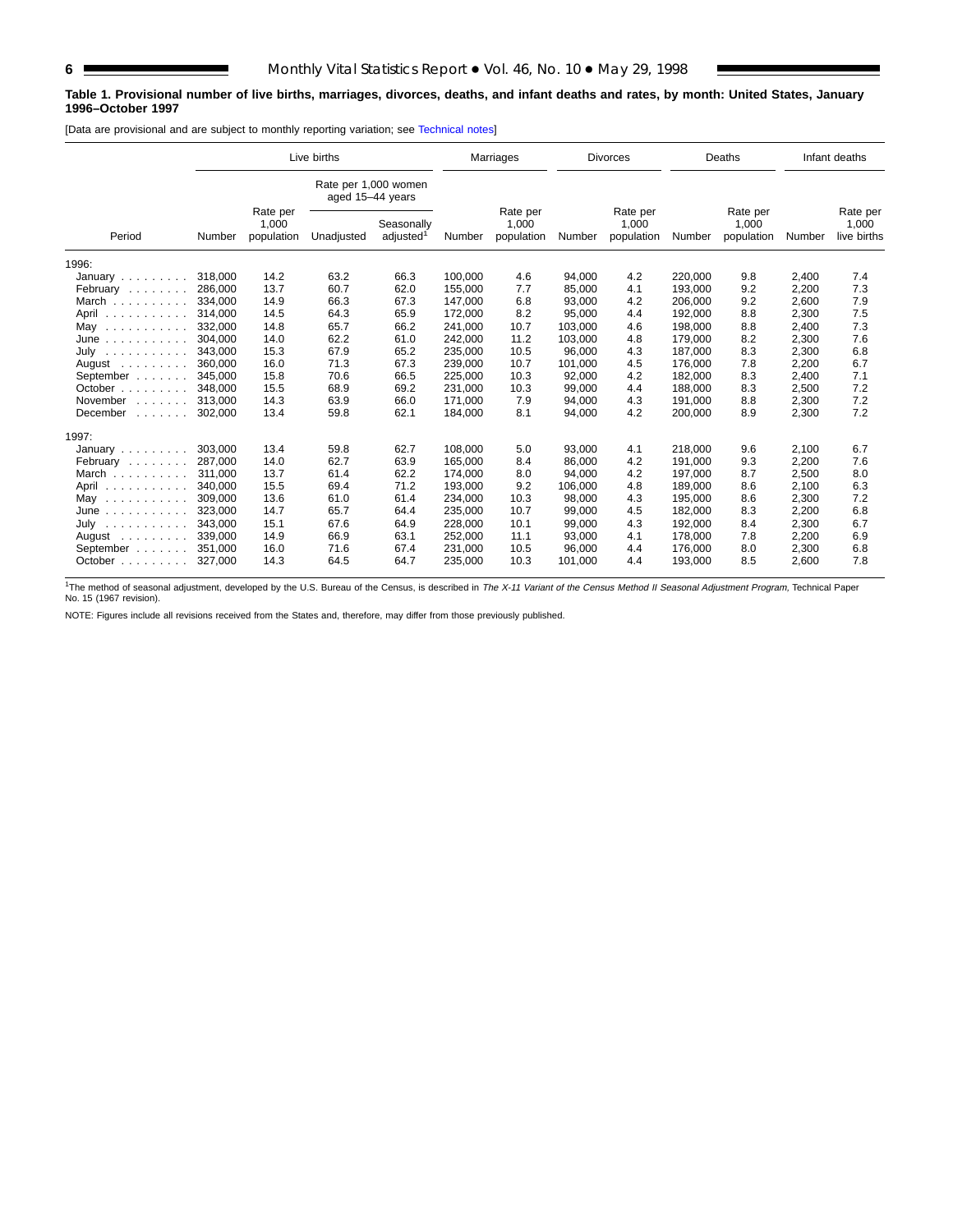# <span id="page-6-0"></span>**Table 2. Provisional number of live births and deaths: Each division and State, October 1996 and 1997, and cumulative figures, 1995–97**

[Data are estimates by State of residence; see [Technical notes\]](#page-16-0)

|                                             | Live births |         |         |                 |         |        | Deaths  |         |                 |         |  |  |  |  |
|---------------------------------------------|-------------|---------|---------|-----------------|---------|--------|---------|---------|-----------------|---------|--|--|--|--|
|                                             |             | October |         | January-October |         |        | October |         | January-October |         |  |  |  |  |
| Area                                        | 1997        | 1996    | 1997    | 1996            | 1995    | 1997   | 1996    | 1997    | 1996            | 1995    |  |  |  |  |
| New England $\ldots$ ,                      | 14,873      | 15,686  | 149,645 | 149,993         | 156,081 | 9,547  | 9,303   | 98.386  | 97,140          | 99,548  |  |  |  |  |
| Maine. $\ldots$                             | 1,235       | 1,209   | 11,503  | 11,608          | 11,888  | 907    | 730     | 9,364   | 9,094           | 10,040  |  |  |  |  |
| New Hampshire                               | 1,298       | 1,389   | 12,087  | 11,926          | 12,720  | 809    | 799     | 7,982   | 7,561           | 7,462   |  |  |  |  |
| Vermont $\dots\dots\dots\dots\dots\dots$    | 430         | 671     | 5,650   | 5,751           | 5,681   | 398    | 467     | 4,349   | 4,180           | 4,133   |  |  |  |  |
| Massachusetts                               | 6,996       | 5,922   | 74,110  | 73,189          | 75,369  | 4,176  | 4,061   | 44,529  | 45,001          | 46,306  |  |  |  |  |
| Rhode Island                                | 1,124       | 1,023   | 10,311  | 10,536          | 10.715  | 817    | 810     | 8,014   | 7,695           | 7,938   |  |  |  |  |
| Connecticut                                 | 3,790       | 5,472   | 35,984  | 36,983          | 39,708  | 2,440  | 2,436   | 24,148  | 23,609          | 23,669  |  |  |  |  |
| Middle Atlantic.                            | 49,521      | 46,781  | 444,881 | 444,607         | 453,974 | 31,173 | 31,825  | 301,476 | 303,456         | 309,830 |  |  |  |  |
| New York $\ldots$ , $\ldots$ , $\ldots$     | 30,548      | 24,495  | 238,680 | 226,691         | 223,902 | 14,243 | 14,687  | 136,393 | 137,262         | 141,835 |  |  |  |  |
| New Jersey                                  | 5,535       | 8,333   | 86,222  | 88,948          | 100.933 | 6,207  | 6,024   | 58.287  | 59,781          | 62,103  |  |  |  |  |
| Pennsylvania                                | 13,438      | 13,953  | 119,979 | 128,968         | 129,139 | 10,723 | 11,114  | 106,796 | 106,413         | 105,892 |  |  |  |  |
|                                             |             |         |         |                 |         |        |         |         |                 |         |  |  |  |  |
| East North Central                          | 53,945      | 57,734  | 505,855 | 525,773         | 526,338 | 31,430 | 31,472  | 319,587 | 324,136         | 327,510 |  |  |  |  |
| Ohio                                        | 15,902      | 17,266  | 126,758 | 128,784         | 130,207 | 8,265  | 7,720   | 87,528  | 85,642          | 87,272  |  |  |  |  |
| Indiana                                     | 5,738       | 6,368   | 58,666  | 68,619          | 69,229  | 3,413  | 4,816   | 40,096  | 45,464          | 43,383  |  |  |  |  |
| Illinois $\dots \dots \dots \dots \dots$    | 15,028      | 16,269  | 150,438 | 154,420         | 156,459 | 8,665  | 8,692   | 84,623  | 86,621          | 89,927  |  |  |  |  |
|                                             | 11,597      | 11,878  | 113,818 | 117,314         | 113,629 | 7,246  | 6,508   | 69,515  | 68,909          | 69,544  |  |  |  |  |
| Wisconsin                                   | 5,680       | 5,953   | 56,175  | 56,636          | 56,814  | 3,841  | 3,736   | 37,825  | 37,500          | 37,384  |  |  |  |  |
| West North Central.                         | 20,080      | 22,328  | 214,198 | 214,177         | 214,530 | 13,582 | 13,393  | 142,845 | 139,699         | 140,325 |  |  |  |  |
| Minnesota                                   | 5,376       | 5,700   | 54,705  | 53,900          | 53,035  | 3,122  | 3,172   | 30,864  | 30,464          | 30,696  |  |  |  |  |
| $lowa$                                      | 2,852       | 3,398   | 30,493  | 29,001          | 28,984  | 2,166  | 1,794   | 23,101  | 21,822          | 20,789  |  |  |  |  |
| Missouri                                    | 5,375       | 6,328   | 61,730  | 62,967          | 63,866  | 4,154  | 4,059   | 45,385  | 44,678          | 45,977  |  |  |  |  |
| North Dakota                                | 711         | 762     | 7,056   | 7,104           | 7,307   | 494    | 516     | 5,090   | 4,834           | 4,996   |  |  |  |  |
| South Dakota                                | 804         | 1,076   | 8,565   | 8,437           | 9,126   | 687    | 630     | 5,901   | 5,300           | 5,691   |  |  |  |  |
| Nebraska                                    | 1,513       | 1,934   | 19,444  | 19,699          | 19,567  | 1,082  | 1,252   | 12,452  | 12,601          | 12,521  |  |  |  |  |
| Kansas                                      | 3,449       | 3,130   | 32,205  | 33,069          | 32,645  | 1,877  | 1,970   | 20,052  | 20,000          | 19,655  |  |  |  |  |
|                                             |             |         |         |                 |         |        |         |         |                 |         |  |  |  |  |
| South Atlantic                              | 56,419      | 64,557  | 554,925 | 552,925         | 549,171 | 35,514 | 34,918  | 367,265 | 367,543         | 363,218 |  |  |  |  |
| Delaware                                    | 803         | 862     | 8,404   | 8,592           | 8,434   | 600    | 560     | 5,388   | 5,310           | 5,107   |  |  |  |  |
| Maryland                                    | 6,491       | 7,338   | 56,325  | 61,598          | 61,367  | 3,681  | 3,770   | 33,537  | 34,936          | 33,824  |  |  |  |  |
| District of Columbia                        | 701         | 727     | 6,968   | 6,898           | 7,567   | 471    | 545     | 4,990   | 5,210           | 5,488   |  |  |  |  |
| Virginia. $\ldots \ldots \ldots \ldots$     | 6,688       | 8,083   | 73,645  | 74,288          | 74,905  | 4,225  | 4,303   | 44,111  | 43,429          | 43,744  |  |  |  |  |
| West Virginia                               | 1,812       | 1,900   | 17,851  | 16,910          | 17,972  | 1,665  | 1,751   | 17,687  | 15,957          | 16,570  |  |  |  |  |
| North Carolina                              | 6,669       | 12,986  | 89,117  | 88,720          | 86,793  | 5,404  | 5,233   | 55,038  | 55,129          | 53,946  |  |  |  |  |
| South Carolina                              | 4,682       | 4,745   | 43,085  | 43,067          | 41,789  | 2,465  | 2,578   | 26,599  | 28,143          | 26,876  |  |  |  |  |
| Georgia                                     | 11,104      | 10,948  | 99,096  | 96,425          | 96,512  | 4,583  | 4,756   | 50,444  | 49,620          | 48,588  |  |  |  |  |
| Florida                                     | 17,469      | 16,968  | 160,434 | 156,427         | 153,832 | 12,420 | 11,422  | 129,471 | 129,809         | 129,075 |  |  |  |  |
| East South Central.                         | 21,283      | 20,402  | 191,018 | 189,624         | 188,483 | 13,292 | 11,901  | 134,873 | 130,614         | 132,878 |  |  |  |  |
| Kentucky. $\ldots$ .                        | 4,788       | 4,090   | 44,723  | 43,969          | 43,501  | 3,113  | 3,150   | 32,236  | 31,490          | 32,337  |  |  |  |  |
| Tennessee                                   | 7,000       | 6,981   | 61,786  | 60,536          | 60,837  | 4,434  | 3,347   | 44,275  | 41,119          | 42,680  |  |  |  |  |
| Alabama                                     | 5,150       | 5,442   | 51,260  | 51,429          | 52,095  | 3,461  | 3,250   | 35,853  | 35,748          | 35,360  |  |  |  |  |
| Mississippi                                 | 4,345       | 3,889   | 33,249  | 33,690          | 32,050  | 2,284  | 2,154   | 22,509  | 22,257          | 22,501  |  |  |  |  |
|                                             |             |         |         |                 |         |        |         |         |                 |         |  |  |  |  |
| West South Central                          | 37,134      | 40,819  | 385.115 | 388,877         | 402,245 | 18,530 | 18,377  | 191,330 | 198,471         | 197,616 |  |  |  |  |
| Arkansas                                    | 2,998       | 2,963   | 30,661  | 30,177          | 28,117  | 1,983  | 2,054   | 20,536  | 21,430          | 21,187  |  |  |  |  |
| Louisiana                                   | 6,157       | 5,567   | 53,545  | 55,949          | 57,229  | 2,694  | 2,967   | 31,804  | 34,258          | 33,203  |  |  |  |  |
| Oklahoma                                    | 4,674       | 4,305   | 39,468  | 38,224          | 39,508  | 3,023  | 2,727   | 28,042  | 27,657          | 27,205  |  |  |  |  |
| $Texas1$                                    | 23,305      | 27,984  | 261,441 | 264,527         | 277,391 | 10,830 | 10,629  | 110,948 | 115,126         | 116,021 |  |  |  |  |
| Mountain                                    | 23,613      | 23,916  | 228,117 | 216,354         | 205,558 | 9,755  | 10,622  | 101,052 | 102,373         | 95,194  |  |  |  |  |
| Montana                                     | 868         | 963     | 8,828   | 9,172           | 9,408   | 624    | 677     | 6,452   | 6,434           | 6,368   |  |  |  |  |
| Idaho                                       | 1,554       | 1,569   | 14,836  | 15,974          | 14,799  | 836    | 762     | 7,533   | 7,208           | 7,072   |  |  |  |  |
| Wyoming $\ldots \ldots \ldots \ldots$       | 466         | 575     | 5,454   | 5,225           | 5,359   | 318    | 328     | 3,118   | 2,967           | 3,092   |  |  |  |  |
| Colorado.                                   | 4,916       | 3,915   | 45,177  | 40,446          | 42,489  | 2,252  | 2,481   | 21,280  | 21,373          | 20,855  |  |  |  |  |
| New Mexico                                  | 2,557       | 2,505   | 21,360  | 22,776          | 22,864  | 981    | 1,084   | 10,782  | 10,478          | 10,303  |  |  |  |  |
| Arizona. $\ldots$ .                         | 6,752       | 8,308   | 73,231  | 67,861          | 59,852  | 2,527  | 3,419   | 31,609  | 33,848          | 28,536  |  |  |  |  |
| Utah                                        | 4,657       | 3,408   | 36,878  | 35,020          | 33,105  | 1,178  | 891     | 9,636   | 9,191           | 8,865   |  |  |  |  |
| Nevada                                      | 1,843       | 2,673   | 22,353  | 19,880          | 17,682  | 1,039  | 980     | 10,642  | 10,874          | 10,103  |  |  |  |  |
|                                             |             |         |         |                 |         |        |         |         |                 |         |  |  |  |  |
| Pacific.                                    | 56,825      | 63,215  | 544,978 | 584,796         | 593,905 | 30,586 | 25,734  | 254,479 | 255,848         | 255,538 |  |  |  |  |
| Washington                                  | 7,748       | 7,543   | 67,093  | 68,230          | 66,332  | 2,970  | 4,072   | 35,856  | 34,518          | 33,024  |  |  |  |  |
| $O$ regon. $\ldots$ . $\ldots$ . $\ldots$ . | 3,094       | 3,450   | 37,395  | 37,554          | 37,017  | 1,991  | 2,230   | 24,155  | 23,338          | 23,551  |  |  |  |  |
| California <sup>1</sup>                     | 43,736      | 49,960  | 417,905 | 455,316         | 466,424 | 24,775 | 18,626  | 185,957 | 189,404         | 190,635 |  |  |  |  |
| Alaska                                      | 768         | 810     | 8,213   | 8,374           | 8,796   | 217    | 161     | 2,042   | 1,972           | 2,032   |  |  |  |  |
| Hawaii                                      | 1,479       | 1,452   | 14,372  | 15,322          | 15,336  | 633    | 645     | 6,469   | 6,616           | 6,296   |  |  |  |  |
| Puerto Rico <sup>2</sup> .                  | 5,978       | 5,722   | 54,632  | 50,083          | 50,027  | 1,636  | 2,513   | 22,135  | 22,645          | 24,515  |  |  |  |  |
|                                             |             |         |         |                 |         |        |         |         |                 |         |  |  |  |  |

<sup>1</sup>Figures include adjustments for varying lengths of reporting periods; see [Technical notes.](#page-16-0)

<sup>2</sup>Data for Puerto Rico are not included in U.S. total figures.

NOTES: Figures include all revisions received from the States. Cumulative figures for the current year reflect revisions received for previous months, and figures for earlier years may differ from those previously published.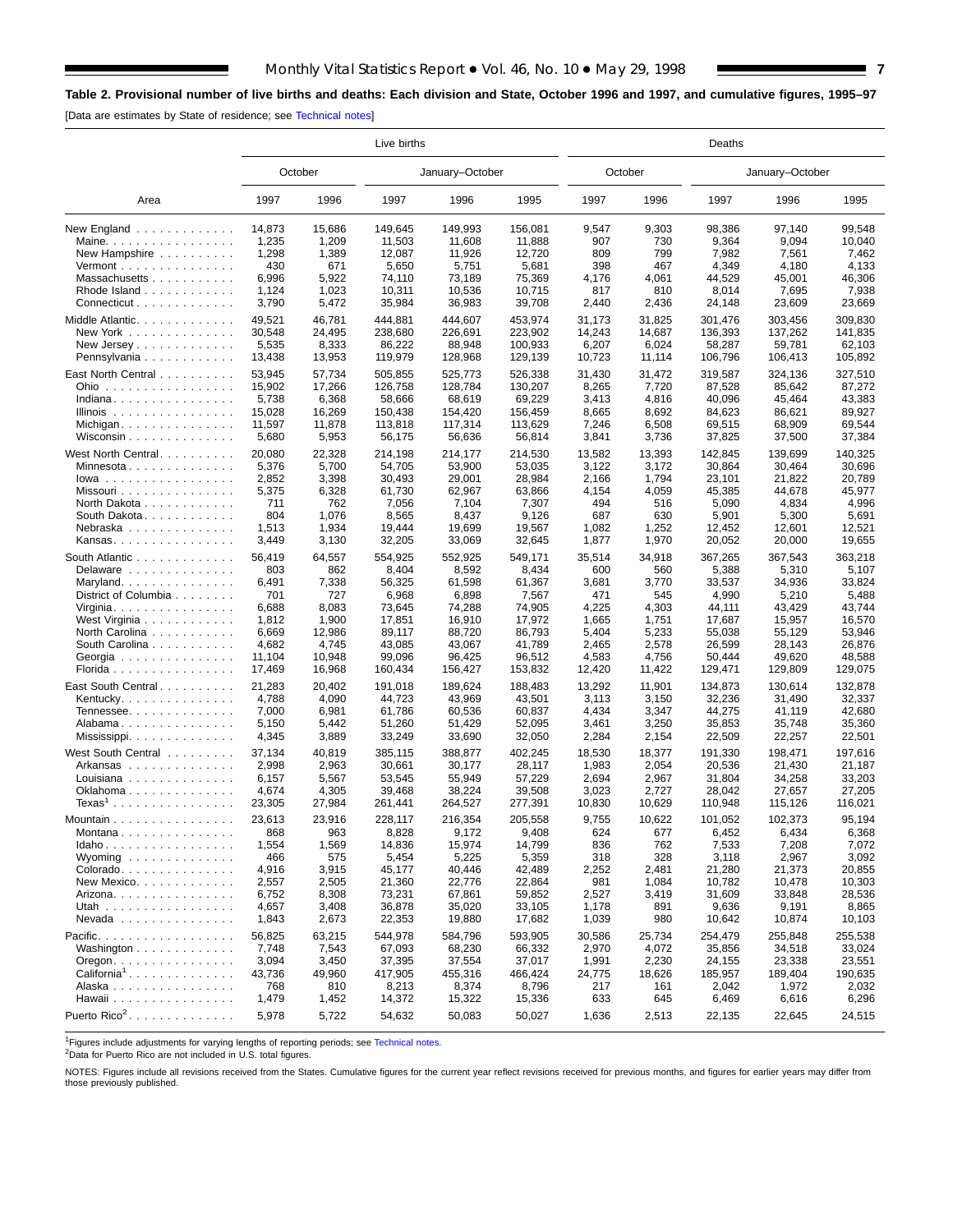# **Table 3. Provisional number of marriages and divorces: Each division and State, October 1996 and 1997, and cumulative figures, 1995–97**

[By State of occurrence. Number of events reported; see [Technical notes. Di](#page-16-0)vorces include reported annulments]

|                                                   | Marriages            |                 |                      |                   | <b>Divorces</b>   |                                                                                                                                                                                                                                                                                                                                                                                              |                      |                     |                      |                               |  |
|---------------------------------------------------|----------------------|-----------------|----------------------|-------------------|-------------------|----------------------------------------------------------------------------------------------------------------------------------------------------------------------------------------------------------------------------------------------------------------------------------------------------------------------------------------------------------------------------------------------|----------------------|---------------------|----------------------|-------------------------------|--|
|                                                   |                      | October         |                      | January-October   |                   | October                                                                                                                                                                                                                                                                                                                                                                                      |                      |                     | January-October      |                               |  |
| Area                                              | 1997                 | 1996            | 1997                 | 1996              | 1995              | 1997                                                                                                                                                                                                                                                                                                                                                                                         | 1996                 | 1997                | 1996                 | 1995                          |  |
| New England                                       | <sup>1</sup> 10,447  | 13,171          | 176,993              | 81,584            | 84,352            | 4,011                                                                                                                                                                                                                                                                                                                                                                                        | 4,163                | 37,186              | 32,652               | 33,359                        |  |
| Maine.                                            | $\sim$ $\sim$ $\sim$ | 1,118           | $\sim$ $\sim$ $\sim$ | 9,106             | 9,691             | 464                                                                                                                                                                                                                                                                                                                                                                                          | 549                  | 3,472               | 4,226                | 4,355                         |  |
| New Hampshire                                     | 1,156                | 1,346           | 8,483                | 8,128             | 7,995             | 501                                                                                                                                                                                                                                                                                                                                                                                          | 474                  | 4,829               | 3,904                | 4,126                         |  |
| Vermont $\ldots$ , $\ldots$ , $\ldots$ , $\ldots$ | 765                  | 862             | 5,159                | 5,064             | 5,041             | 288                                                                                                                                                                                                                                                                                                                                                                                          | 292                  | 2,367               | 2,231                | 2,396                         |  |
| Massachusetts                                     | 5,133                | 5,544           | 36,191               | 34,022            | 36,004            | 1,452                                                                                                                                                                                                                                                                                                                                                                                        | 1,662                | 14,137              | 10,827               | 11,241                        |  |
| Rhode Island                                      | 884                  | 883             | 7,149                | 6,801             | 6,414             | 241                                                                                                                                                                                                                                                                                                                                                                                          | 304                  | 2,564               | 2,758                | 3,090                         |  |
| Connecticut                                       | 2,509                | 3,418           | 20,011               | 18,463            | 19,207            | 1,065                                                                                                                                                                                                                                                                                                                                                                                        | 882                  | 9,817               | 8,706                | 8,151                         |  |
| Middle Atlantic.                                  | 32.690               | 33,705          | 255,817              | 225,980           | 226,154           | 13,902                                                                                                                                                                                                                                                                                                                                                                                       | 11,121               | 110,530             | 105,105              | 100,896                       |  |
| New York <sup>2</sup> .                           | 17,082               | 19,710          | 143,514              | 124,427           | 119,015           | 8,170                                                                                                                                                                                                                                                                                                                                                                                        | 5,780                | 56,583              | 52,348               | 47,341                        |  |
| New Jersey                                        | 6,042                | 5,469           | 47,997               | 40,711            | 43,985            | 2,427                                                                                                                                                                                                                                                                                                                                                                                        | 2,227                | 21,862              | 21,130               | 20,603                        |  |
| Pennsylvania                                      | 9,566                | 8,526           | 64,306               | 60,842            | 63,154            | 3,305                                                                                                                                                                                                                                                                                                                                                                                        | 3,114                | 32,085              | 31,627               | 32,952                        |  |
| East North Central                                | 36,273               | 36,710          | 273,130              | 280,810           | 285,731           | <sup>1</sup> 13,604                                                                                                                                                                                                                                                                                                                                                                          | 112,294              | 1119,438            | <sup>1</sup> 116,785 | <sup>1</sup> 121,268          |  |
| Ohio                                              | 9,567                | 9,281           | 72,477               | 70,383            | 77,568            | 4,787                                                                                                                                                                                                                                                                                                                                                                                        | 3,877                | 39,288              | 36,304               | 40,539                        |  |
| Indiana                                           | 2,750                | 5,340           | 26,401               | 42,249            | 43,050            | $\sim$ $\sim$ $\sim$                                                                                                                                                                                                                                                                                                                                                                         | $\sim$ $\sim$ $\sim$ | .                   | .                    |                               |  |
| Illinois $\dots \dots \dots \dots \dots$          | 9,922                | 10,326          | 82,461               | 76,824            | 70,442            | 3,716                                                                                                                                                                                                                                                                                                                                                                                        | 3,635                | 32,970              | 33,622               | 32,369                        |  |
| Michigan                                          | 9,600                | 7,279           | 59,683               | 59,081            | 62,220            | 3,700                                                                                                                                                                                                                                                                                                                                                                                        | 3,161                | 32,830              | 32,407               | 33,667                        |  |
| Wisconsin $\ldots$                                | 4,434                | 4,484           | 32,108               | 32,273            | 32,451            | 1,401                                                                                                                                                                                                                                                                                                                                                                                        | 1,621                | 14,350              | 14,452               | 14,693                        |  |
| West North Central                                | 14,984               | 16,831          | 123,665              | 128,418           | 127,503           | 6,385                                                                                                                                                                                                                                                                                                                                                                                        | 6,643                | 60,531              | 62,285               | 62.635                        |  |
|                                                   | 4,196                | 3,628           | 28,050               | 29,671            | 29,441            | 1,403                                                                                                                                                                                                                                                                                                                                                                                        | 1,403                | 12,577              | 12,689               | 13,008                        |  |
| $Iowa$                                            | 2,525                | 2,525           | 19,773               | 19,827            | 19,400            | 1,020                                                                                                                                                                                                                                                                                                                                                                                        | 788                  | 8,311               | 8,257                | 8,822                         |  |
| Missouri                                          | 3,971                | 4,490           | 37,067               | 39.768            | 38,342            | 2,214                                                                                                                                                                                                                                                                                                                                                                                        | 2,247                | 20.759              | 21,879               | 21.964                        |  |
| North Dakota                                      | 461                  | 505             | 3,763                | 4,442             | 4,046             | 231                                                                                                                                                                                                                                                                                                                                                                                          | 193                  | 1,734               | 1,933                | 1,861                         |  |
| South Dakota.                                     | 533                  | 584             | 6,197                | 5,971             | 6,485             | 253                                                                                                                                                                                                                                                                                                                                                                                          | 256                  | 2,298               | 2,301                | 2,402                         |  |
| Nebraska                                          | 1,035                | 1,036           | 10,951               | 10,901            | 10,706            | 426                                                                                                                                                                                                                                                                                                                                                                                          | 564                  | 5,230               | 5,103                | 5,193                         |  |
| Kansas                                            | 2,263                | 4,063           | 17,864               | 17,838            | 19,083            | 838                                                                                                                                                                                                                                                                                                                                                                                          | 1,192                | 9,622               | 10,123               | 9,385                         |  |
| South Atlantic                                    | 39,726               | 40,047          | 393,854              | 372,098           | 376,074           | 19,627                                                                                                                                                                                                                                                                                                                                                                                       | 18,220               | 196,423             | 186,347              | 189,422                       |  |
| Delaware                                          | 520                  | 543             | 4,651                | 4,473             | 4,578             | 300                                                                                                                                                                                                                                                                                                                                                                                          | 307                  | 2,512               | 2,887                | 3,111                         |  |
| Maryland                                          | 3,775                | 4,193           | 36,051               | 35,174            | 36,503            | 1,254                                                                                                                                                                                                                                                                                                                                                                                        | 1,569                | 12,741              | 13,127               | 12,331                        |  |
| District of Columbia                              | 485                  | 186             | 2,964                | 1,830             | 1,804             | 122                                                                                                                                                                                                                                                                                                                                                                                          | 56                   | 901                 | 872                  | 1,329                         |  |
| Virginia                                          | 5,942                | 6,707           | 57,281               | 55,181            | 58,199            | 2,330                                                                                                                                                                                                                                                                                                                                                                                        | 2,545                | 25,885              | 23,288               | 23,465                        |  |
| West Virginia                                     | 940                  | 1,107           | 9,086                | 9,454             | 9,689             | 741                                                                                                                                                                                                                                                                                                                                                                                          | 627                  | 7,906               | 6,257                | 7,531                         |  |
| North Carolina                                    | 6,012                | 5,670           | 55,805               | 51,791            | 52,823            | 3,078                                                                                                                                                                                                                                                                                                                                                                                        | 2,723                | 31,415              | 30,086               | 31,593                        |  |
| South Carolina                                    | 4,071                | 3,555           | 37,005               | 36,582            | 38,171            | 1,528                                                                                                                                                                                                                                                                                                                                                                                        | 1,355                | 13,099              | 12,980               | 12,474                        |  |
| Georgia                                           | 5,173                | 5,573           | 52,800               | 51,207            | 52,990            | 2,773                                                                                                                                                                                                                                                                                                                                                                                        | 3,037                | 31,023              | 30,389               | 31,318                        |  |
| Florida                                           | 12,808               | 12,513          | 138,211              | 126,406           | 121,317           | 7,501                                                                                                                                                                                                                                                                                                                                                                                        | 6,001                | 70,941              | 66,461               | 66,270                        |  |
| East South Central                                | 14,043               | 15,244          | 161,697              | 160,572           | 163,101           | 6,604                                                                                                                                                                                                                                                                                                                                                                                        | 8,094                | 69,512              | 83,367               | 81,107                        |  |
| Kentucky.                                         | 4,382                | 4,149           | 39,272               | 36,773            | 39,995            | 1,767                                                                                                                                                                                                                                                                                                                                                                                        | 1,690                | 18,320              | 18,188               | 19,278                        |  |
| Tennessee                                         | 4,953                | 7,181           | 64,182               | 66,994            | 70,462            | 2,065                                                                                                                                                                                                                                                                                                                                                                                        | 3,008                | 19,738              | 29,089               | 28,593                        |  |
| Alabama                                           | 3,031                | 2,723           | 39,369               | 39,175            | 35,127            | 1,480                                                                                                                                                                                                                                                                                                                                                                                        | 2,089                | 19,353              | 22,481               | 22,152                        |  |
|                                                   | 1,677                | 1,191           | 18,874               | 17,630            | 17,517            | 1,292                                                                                                                                                                                                                                                                                                                                                                                        | 1,307                | 12,101              | 13,609               | 11,084                        |  |
| West South Central                                | 25,081               | 23,198          | 242,479              | 238,418           | 257,350           | <sup>1</sup> 2,996                                                                                                                                                                                                                                                                                                                                                                           | 12,202               | 128,322             | <sup>1</sup> 28,335  | 115.350                       |  |
| Arkansas                                          | 3,479                | 2,901           | 29,219               | 29,400            | 29,959            | 1,200                                                                                                                                                                                                                                                                                                                                                                                        | 713                  | 12,300              | 12,113               | 13,230                        |  |
| Louisiana                                         | 2,918                | 4,573           | 29,919               | 31,586            | 33,431            | $\sim$ $\sim$ $\sim$                                                                                                                                                                                                                                                                                                                                                                         | $\sim$ $\sim$ $\sim$ | .                   | $\sim$ $\sim$ $\sim$ |                               |  |
| Oklahoma                                          | 2,109                | 1,868           | 23,768               | 22,421            | 24,068            | 1,796                                                                                                                                                                                                                                                                                                                                                                                        | 1,489                | 16,022              | 16,222               | 18,438                        |  |
| $Texas3$                                          | 16,575               | 13,856          | 159,573              | 155,011           | 169,892           | .                                                                                                                                                                                                                                                                                                                                                                                            | .                    | .                   | .                    | 83,682                        |  |
|                                                   | 19,973               | 22,512          | 213,307              | 240,003           | 232,117           | 15,097                                                                                                                                                                                                                                                                                                                                                                                       | 16,686               | <sup>1</sup> 48,899 | 162,513              | 163,008                       |  |
| Mountain                                          |                      |                 |                      |                   |                   |                                                                                                                                                                                                                                                                                                                                                                                              |                      |                     |                      |                               |  |
| Montana<br>Idaho                                  | 482<br>1,238         | 477<br>1,288    | 5,931<br>12,853      | 5,919<br>12,912   | 5,939<br>13,466   | 367<br>507                                                                                                                                                                                                                                                                                                                                                                                   | 406<br>508           | 3,335<br>5,936      | 3,594<br>5,783       | 3,469<br>5,670                |  |
| Wyoming $\ldots \ldots \ldots \ldots$             | 290                  | 329             | 4,275                | 4,269             | 4,267             | 295                                                                                                                                                                                                                                                                                                                                                                                          | 290                  | 2,459               | 2,612                | 2,671                         |  |
| Colorado                                          | 2,470                | 2,556           | 29,373               | 29,934            | 30,015            | $\sim$ $\sim$ $\sim$                                                                                                                                                                                                                                                                                                                                                                         | $- - -$              | $- - -$             | ---                  | $\sim$ $\sim$ $\sim$          |  |
| New Mexico <sup>4,5</sup>                         | 1,227                | 1,271           | 13,820               | 13,688            | 12,819            | 940                                                                                                                                                                                                                                                                                                                                                                                          | 819                  | 7,978               | 9,185                | 9,749                         |  |
| $Arizona2$                                        | 3,356                | 3,187           | 33,475               | 33,543            | 32,451            | 2,164                                                                                                                                                                                                                                                                                                                                                                                        | 2,255                | 21,638              | 21,635               | 23,123                        |  |
| Utah                                              | 1,340                | 1,534           | 18,111               | 19,394            | 18,736            | 824                                                                                                                                                                                                                                                                                                                                                                                          | 718                  | 7,553               | 7,373                | 7,509                         |  |
| $N$ evada                                         | 9,570                | 11,870          | 95,469               | 120,344           | 114,424           | $\frac{1}{2} \frac{1}{2} \frac{1}{2} \frac{1}{2} \frac{1}{2} \frac{1}{2} \frac{1}{2} \frac{1}{2} \frac{1}{2} \frac{1}{2} \frac{1}{2} \frac{1}{2} \frac{1}{2} \frac{1}{2} \frac{1}{2} \frac{1}{2} \frac{1}{2} \frac{1}{2} \frac{1}{2} \frac{1}{2} \frac{1}{2} \frac{1}{2} \frac{1}{2} \frac{1}{2} \frac{1}{2} \frac{1}{2} \frac{1}{2} \frac{1}{2} \frac{1}{2} \frac{1}{2} \frac{1}{2} \frac{$ | 1,690                | - - -               | 12,331               | 10,817                        |  |
|                                                   |                      |                 |                      |                   |                   | 13,692                                                                                                                                                                                                                                                                                                                                                                                       | 13,827               |                     |                      |                               |  |
| Pacific.<br>Washington                            | 36,695<br>3,224      | 26,171<br>3,244 | 285,677<br>37,361    | 256,609<br>32,894 | 242,380<br>37,133 | 2,095                                                                                                                                                                                                                                                                                                                                                                                        | 1,736                | 141,786<br>23,424   | 140,756<br>22,155    | <sup>1</sup> 43,607<br>24,164 |  |
|                                                   | 1,612                | 3,470           | 23,004               | 22,099            | 22,640            | 950                                                                                                                                                                                                                                                                                                                                                                                          | 1,637                | 11,891              | 12,430               | 12,670                        |  |
| $O$ regon. $\ldots$ .                             |                      | 17,636          | 204,092              |                   | 162,196           | $\sim$ $\sim$ $\sim$                                                                                                                                                                                                                                                                                                                                                                         | $- - -$              | $- - -$             | $\sim$ $\sim$ $\sim$ | $\sim$ $\sim$ $\sim$          |  |
| California<br>Alaska                              | 29,795<br>332        | 237             | 4,485                | 180,812<br>4,322  | 4,687             | 188                                                                                                                                                                                                                                                                                                                                                                                          | 210                  | 2,483               | 2,257                | 2,352                         |  |
| Hawaii                                            | 1,732                | 1,584           | 16,735               | 16,482            | 15,724            | 459                                                                                                                                                                                                                                                                                                                                                                                          | 244                  | 3,988               | 3,914                | 4,421                         |  |
|                                                   |                      |                 |                      |                   |                   |                                                                                                                                                                                                                                                                                                                                                                                              |                      |                     |                      |                               |  |
| Puerto Rico <sup>6</sup> .                        | 1,630                | 2,028           | 22,986               | 23,775            | 25,423            | $\sim$ $\sim$ $\sim$                                                                                                                                                                                                                                                                                                                                                                         | $\sim$ $\sim$ $\sim$ | $- - -$             | $\sim$ $\sim$ $\sim$ | $\sim$ $\sim$ $\sim$          |  |

- - - Data not available.

<sup>1</sup>Excludes figures for State(s) shown below as not available.

<sup>2</sup>Figures for marriages are marriage licenses issued for some counties.<br><sup>3</sup>Figures include adjustments for varying lengths of reporting periods; see [Technical notes.](#page-16-0)

4Figures for marriages are marriage licenses issued.

 $5$ Figures for divorces include estimates for some counties.

6Data for Puerto Rico are not included in U.S. total figures.

NOTES: Figures include all revisions received from the States. Cumulative figures for the current year reflect revisions received for previous months, and figures for earlier years may differ from those previously published.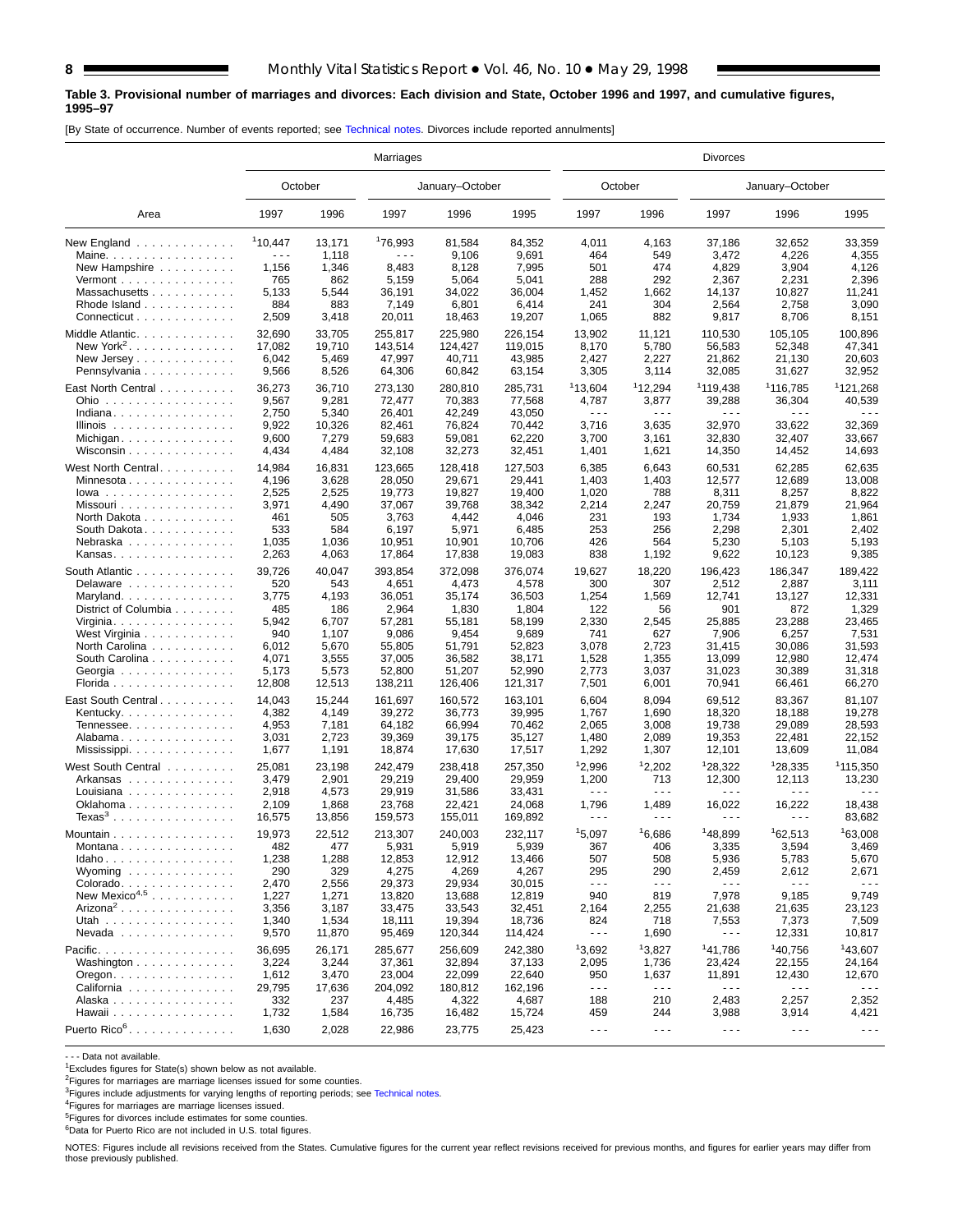# <span id="page-8-0"></span>**Table 4. Provisional number of deaths under 1 year and infant mortality rates: Each division and State, 12 months ending with October 1996 and 1997**

[Data are estimates by State of residence. Figures should be interpreted with caution because of conversion of place of occurrence to place of residence; see [Technical](#page-16-0) [notes. I](#page-16-0)nfant mortality rates are deaths under 1 year per 1,000 live births in specified area]

|                          |              |            | 12 months ending with October |            |
|--------------------------|--------------|------------|-------------------------------|------------|
|                          | 1997         |            | 1996                          |            |
| Area                     | Number       | Rate       | Number                        | Rate       |
|                          | 891          | 5.2        | 964                           | 5.6        |
|                          | 53           | 3.9        | 66                            | 4.8        |
|                          | 65           | 4.5        | 73                            | 5.1        |
|                          | 43           | 6.4        | 62                            | 9.1        |
|                          | 344          | 4.2        | 426                           | 5.1        |
|                          | 74           | 6.0        | 72                            | 5.8        |
|                          | 312          | 7.3        | 265                           | 6.2        |
| Middle Atlantic          | 3,615        | 6.8        | 3,809                         | 7.3        |
|                          | 1,844        | 6.5        | 1,812                         | 6.8        |
|                          | 729          | 6.6        | 826                           | 8.0        |
|                          | 1,042        | 7.4        | 1,171                         | 7.7        |
|                          | 4,618        | 7.6        | 5,021                         | 8.0        |
|                          | 1,119        | 7.4        | 1,202                         | 7.8        |
|                          | 508          | 6.9        | 663                           | 7.9        |
|                          | 1,467        | 8.1        | 1,554                         | 8.5        |
|                          | 1,083<br>441 | 8.1<br>6.7 | 1,093<br>509                  | 8.0<br>7.6 |
|                          |              |            |                               |            |
| West North Central       | 1,752        | 6.9        | 1,847                         | 7.3        |
|                          | 389          | 6.0        | 415                           | 6.5        |
|                          | 192          | 5.3        | 226                           | 6.2<br>7.8 |
|                          | 575<br>58    | 8.0<br>6.9 | 578<br>34                     | 4.0        |
|                          | 73           | 7.2        | 56                            | 5.7        |
|                          | 194          | 8.4        | 195                           | 8.4        |
|                          | 271          | 6.9        | 343                           | 9.1        |
|                          | 5,349        | 8.1        |                               | 8.3        |
|                          | 76           | 7.6        | 5,485<br>81                   | 8.0        |
|                          | 582          | 8.8        | 594                           | 8.2        |
|                          | 104          | 12.5       | 127                           | 15.3       |
|                          | 642          | 7.3        | 666                           | 7.5        |
|                          | 173          | 8.4        | 157                           | 7.9        |
|                          | 1,018        | 9.5        | 946                           | 9.1        |
|                          | 419          | 8.3        | 410                           | 8.0        |
|                          | 959          | 8.2        | 1,069                         | 9.5        |
|                          | 1,376        | 7.1        | 1,435                         | 7.5        |
|                          | 2,156        | 9.4        | 2,030                         | 9.0        |
|                          | 430          | 8.1        | 406                           | 7.9        |
|                          | 694          | 9.3        | 609                           | 8.3        |
|                          | 561          | 9.1        | 636                           | 10.5       |
|                          | 471          | 11.5       | 379                           | 9.8        |
| West South Central       | 3,171        | 6.9        | 3,291                         | 7.1        |
|                          | 315          | 8.7        | 304                           | 8.4        |
|                          | 598          | 9.4        | 547                           | 8.3        |
|                          | 374          | 8.1        | 400                           | 9.0        |
|                          | 1,884        | 6.0        | 2,040                         | 6.5        |
|                          | 2,150        | 8.1        | 1,756                         | 7.0        |
|                          | 74           | 7.1        | ୪୨                            | 8.1        |
|                          | 118          | 6.7        | 134                           | 7.1        |
|                          | 32<br>391    | 5.0        | 40                            | 6.5<br>7.4 |
|                          | 180          | 7.5<br>7.0 | 356<br>165                    | 6.1        |
|                          | 951          | 11.2       | 600                           | 7.8        |
|                          | 252          | 5.9        | 225                           | 5.5        |
|                          | 152          | 5.9        | 147                           | 6.2        |
|                          | 3,912        | 6.0        | 4,137                         | 5.9        |
|                          | 387          | 4.9        | 413                           | 5.2        |
|                          | 267          | 6.1        | 226                           | 5.2        |
| California <sup>1</sup>  | 3,090        | 6.1        | 3,323                         | 6.0        |
|                          | 63           | 6.3        | 73                            | 7.6        |
|                          | 105          | 6.0        | 102                           | 5.6        |
| Puerto Rico <sup>2</sup> | 582          | 8.8        | 604                           | 9.9        |
|                          |              |            |                               |            |

<sup>1</sup>Figures include adjustments for varying lengths of reporting periods; see [Technical notes.](#page-16-0)

2Data for Puerto Rico are not included in U.S. total figures.

NOTES: Figures include all revisions received from the States. Figures for the current year reflect revisions received for previous months, and figures for earlier years may differ from those previously published.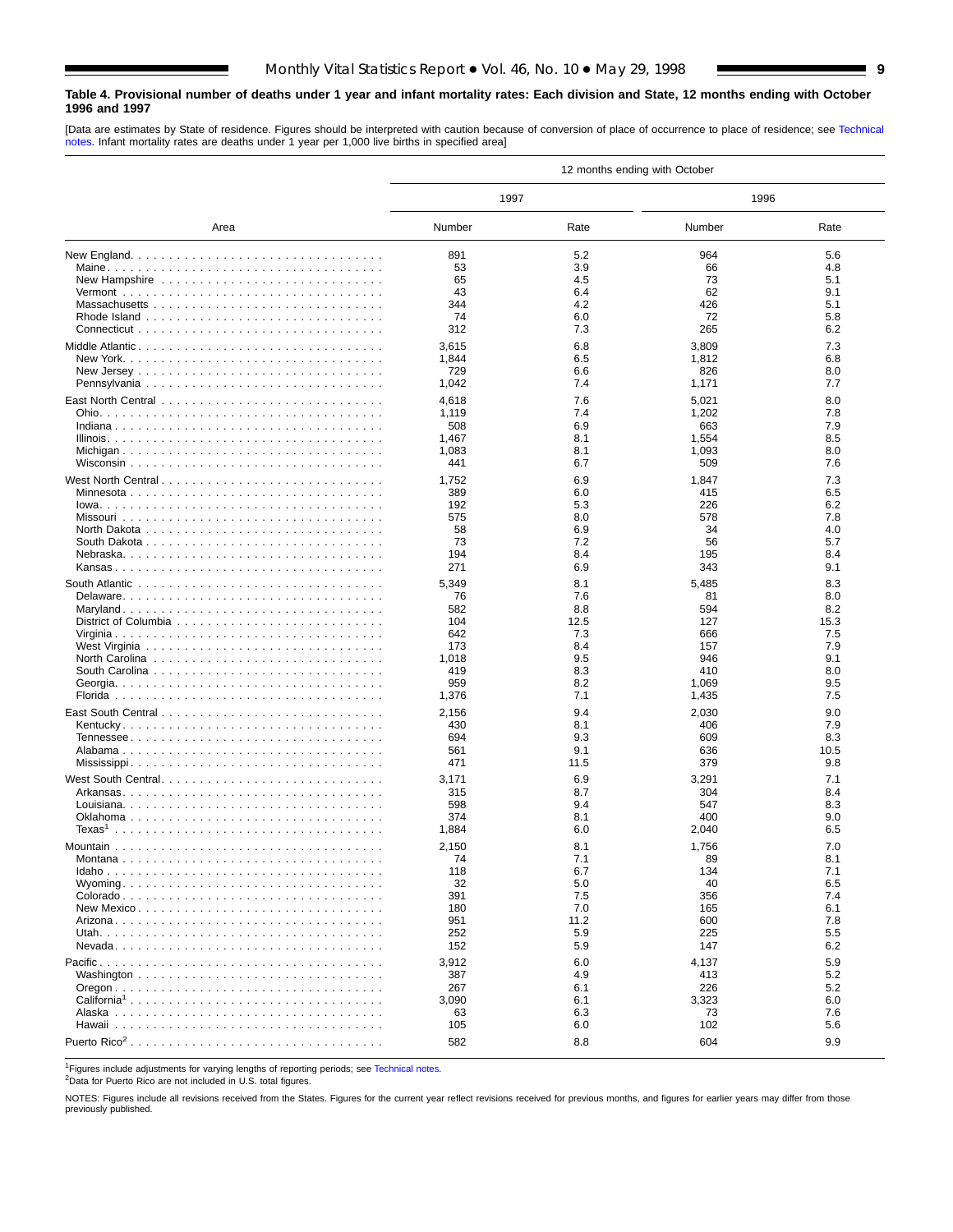### <span id="page-9-0"></span>**Table 5. Provisional number of deaths and death rates, by age, race, and sex, and age-adjusted death rates by race and sex: United States, September 1996 and 1997, cumulative figures 1996 and 1997, and 12 months ending with September 1996 and 1997**

[Data are provisional, estimated from a 10-percent sample of deaths. Age-specific rates on an annual basis per 100,000 population in specified group; age-adjusted<br>rates per 100,000 U.S. standard population; see Technical n

|                                                          |                  |                               | September            |                               | January-September    |                                 |                      |                        |                      |                             | 12 months ending with September |                               |
|----------------------------------------------------------|------------------|-------------------------------|----------------------|-------------------------------|----------------------|---------------------------------|----------------------|------------------------|----------------------|-----------------------------|---------------------------------|-------------------------------|
|                                                          |                  | 1997                          |                      | 1996                          | 1997                 |                                 | 1996                 |                        | 1997                 |                             | 1996                            |                               |
| Age, race, and sex                                       | Number           | Rate                          | Number               | Rate                          | Number               | Rate                            | Number               | Rate                   | Number               | Rate                        | Number                          | Rate                          |
| All races, both sexes <sup>1</sup>                       |                  |                               |                      |                               |                      |                                 |                      |                        |                      |                             |                                 |                               |
| All ages                                                 | 176,000          | 797.5                         | 182,000              | 834.1                         | 1,718,000            | 859.7                           | 1,732,000            | 873.9                  | 2,297,000            | 860.3                       | 2,307,000                       | 871.8                         |
|                                                          |                  |                               |                      |                               |                      | 2720.7                          |                      | <sup>2</sup> 730.5     |                      | 2728.1                      |                                 | 2734.1                        |
| Under 1 year<br>$1-4$ years $\ldots$ $\ldots$ $\ldots$ . | 3,320            | 69.7                          | 3,550                | 74.5                          | 20,200<br>4,040      | 35.3                            | 21,100<br>4,680      | 40.0                   | 27,200<br>5,220      | 34.0                        | 28,300<br>6,220                 | 39.9                          |
| 5–14 years $\ldots$                                      |                  |                               |                      |                               | 6,400                | 22.1                            | 6,790                | 23.6                   | 8,400                | 21.7                        | 9,030                           | 23.5                          |
| 15-24 years.                                             | 2,550            | 84.5                          | 2,980                | 101.0                         | 24,020               | 88.0                            | 25,370               | 94.4                   | 32,300               | 88.6                        | 34,130                          | 95.1                          |
| 25-34 years.                                             | 3,810            | 117.5                         | 4,550                | 137.8                         | 34,860               | 117.2                           | 40,090               | 132.3                  | 47,000               | 118.0                       | 54,330                          | 134.1                         |
| 35-44 years.                                             | 7,280            | 200.9                         | 7,950                | 223.6                         | 67,170               | 204.5                           | 72,890               | 225.6                  | 90,710               | 206.7                       | 98,540                          | 228.6                         |
| 45-54 years.                                             | 11,580           | 416.1                         | 11,780               | 441.3                         | 107,790              | 431.0                           | 106,310              | 441.7                  | 144,290              | 432.7                       | 141,470                         | 441.5                         |
| 55-64 years.                                             | 18,040           | 1,000.3                       | 18,660               | 1,063.9                       | 172,500              | 1,061.7                         | 175,820              | 1,102.7                | 231,110              | 1,065.7                     | 234,470                         | 1,102.5                       |
| 65-74 years.                                             | 35,580           | 2,342.1                       | 37,460               | 2,449.4                       | 343,320              | 2,478.0                         | 358,420              | 2,560.0                | 462,020              | 2,492.7                     | 474,990                         | 2,539.1                       |
| 75-84 years.                                             | 50,570           | 5,238.1                       | 51,890               | 5,511.6                       | 498,270              | 5,713.2                         | 494,690              | 5,809.4                | 662,320              | 5,687.1                     | 655,840                         | 5,780.4                       |
| 85 years and over                                        | 42,890           | 13,380.2                      | 42,710               | 13,872.8                      | 438,550              | 15,235.1                        | 425,200              | 15,290.2               | 585,440              | 15,269.7                    | 566,560                         | 15,304.2                      |
| Not stated $\ldots$                                      | 70               | $\ldots$                      | 70                   | $\ldots$                      | 780                  | $\ldots$                        | 790                  | $\sim$ $\sim$          | 940                  | $\cdots$                    | 1,000                           | $\sim$ $\sim$ $\sim$          |
| Age-adjusted rate <sup>3</sup> . $\ldots$ .              | $\sim 100$       | 449.5                         | $\ldots$             | 479.4                         | $\cdots$             | 477.6                           | $\sim 100$           | 495.2                  | $\sim 100$           | 479.0                       | $\sim 10$                       | 494.6                         |
| All races, male <sup>1</sup>                             |                  |                               |                      |                               |                      |                                 |                      |                        |                      |                             |                                 |                               |
| All ages                                                 | 88.540           | 820.6                         | 92,030               | 865.3                         | 860,280              | 879.3                           | 875,900              | 904.7                  | 1,149,560            | 879.5                       | 1,167,160                       | 903.2                         |
| Under 1 year $\ldots \ldots$                             |                  |                               |                      |                               | 11,550               | 2806.6                          | 11,410               | 2773.2                 | 15,630               | 2818.8                      | 15,540                          | <sup>2</sup> 786.8            |
| $1-4$ years                                              | 1,940            | 79.5                          | 2,080                | 85.3                          | 2,180                | 37.1                            | 2,650                | 44.5                   | 2,770                | 35.2                        | 3,560                           | 44.6                          |
| 5-14 years                                               |                  |                               |                      |                               | 3,760                | 25.3                            | 4,050                | 27.4                   | 4,850                | 24.5                        | 5,440                           | 27.6                          |
| 15–24 years. $\ldots$                                    | 1,970            | 127.0                         | 2,320                | 154.0                         | 17,910               | 127.6                           | 19,130               | 139.3                  | 24,120               | 128.7                       | 25,970                          | 141.7                         |
| 25-34 years.                                             | 2,730            | 168.3                         | 3,070                | 186.2                         | 24,710               | 166.1                           | 28,390               | 187.6                  | 33,350               | 167.4                       | 38,710                          | 191.2                         |
| 35-44 years.                                             | 4,700            | 260.8                         | 5,190                | 294.1                         | 44,970               | 275.2                           | 49,650               | 309.8                  | 60,640               | 277.8                       | 67,120                          | 313.8                         |
| 45–54 years                                              | 7,010            | 514.7                         | 7,620                | 584.3                         | 67,830               | 554.4                           | 67,520               | 574.0                  | 90,600               | 555.2                       | 90,160                          | 576.1                         |
| 55-64 years.                                             | 10,980           | 1,277.8                       | 11,300               | 1,353.8                       | 103,870              | 1,342.2                         | 105,540              | 1,391.1                | 139,610              | 1,351.6                     | 140,610                         | 1,389.7                       |
| 65-74 years.                                             | 20,170           | 2,968.8                       | 21,150               | 3,101.3                       | 195,900              | 3,164.4                         | 202,850              | 3,251.7                | 261,850              | 3,162.8                     | 270,130                         | 3,242.1                       |
| 75-84 years.                                             | 24,900<br>14,090 | 6,512.2<br>15,265.2           | 25,360<br>13,910     | 6,857.1<br>15,964.4           | 242,080              | 7,026.4<br>17,531.6             | 243,140              | 7,291.3<br>18,004.1    | 322,260              | 7,008.7<br>17,563.6         | 321,710                         | 7,245.7<br>17,999.0           |
| 85 years and over<br>Not stated                          | 40               |                               | 20                   |                               | 144,960<br>570       |                                 | 141,070<br>520       |                        | 193,200<br>680       |                             | 187,550<br>660                  |                               |
| Age-adjusted rate <sup>3</sup> . $\ldots$ .              | $\ldots$         | $\sim$ $\sim$ $\sim$<br>567.8 | $\ldots$             | $\sim$ $\sim$ $\sim$<br>610.1 | $\sim$ .             | $\sim$ $\sim$ $\sim$<br>604.0   | $\ldots$             | $\sim$ $\sim$<br>631.1 | $\ldots$             | $\sim$ .<br>605.2           | $\sim 10$                       | $\sim$ $\sim$ $\sim$<br>631.8 |
| All races, female <sup>1</sup>                           |                  |                               |                      |                               |                      |                                 |                      |                        |                      |                             |                                 |                               |
| All ages                                                 | 87,150           | 774.7                         | 89,570               | 804.3                         | 857,610              | 840.7                           | 856,220              | 844.5                  | 1,147,370            | 841.9                       | 1,137,730                       | 840.7                         |
|                                                          |                  |                               |                      |                               |                      |                                 |                      |                        |                      |                             |                                 |                               |
| Under 1 year                                             |                  |                               |                      |                               | 8,620                | 2629.4                          | 9,660                | 2687.2                 | 11,550               | 2633.2                      | 12,790                          | <sup>2</sup> 679.2            |
| $1-4$ years                                              | 1,380            | 59.3                          | 1,480                | 63.7                          | 1,870                | 33.2                            | 2,030                | 35.4                   | 2,450                | 32.7                        | 2,660                           | 34.9                          |
| 5-14 years<br>15-24 years.                               | 580              | 39.6                          | 650                  | 45.0                          | 2,640<br>6,110       | 18.7<br>46.1                    | 2,740<br>6,240       | 19.5<br>47.4           | 3,550<br>8,170       | 18.8<br>46.1                | 3,580<br>8,160                  | 19.1<br>46.4                  |
| 25-34 years.                                             | 1,080            | 66.6                          | 1,480                | 89.6                          | 10,160               | 68.3                            | 11,700               | 77.2                   | 13,650               | 68.6                        | 15,620                          | 77.0                          |
| 35-44 years.                                             | 2,580            | 141.7                         | 2,770                | 154.6                         | 22,200               | 134.4                           | 23,240               | 142.8                  | 30,070               | 136.3                       | 31,420                          | 144.7                         |
| 45-54 years.                                             | 4,570            | 321.5                         | 4,160                | 304.7                         | 39,970               | 313.0                           | 38,790               | 315.1                  | 53,690               | 315.3                       | 51,310                          | 313.1                         |
| 55-64 years.                                             | 7,060            | 747.8                         | 7,360                | 800.6                         | 68,630               | 806.6                           | 70,290               | 840.9                  | 91,510               | 805.8                       | 93,850                          | 841.7                         |
| 65-74 years.                                             | 15,410           | 1,835.2                       | 16,320               | 1,926.1                       | 147,420              | 1,923.6                         | 155,570              | 2,004.2                | 200,170              | 1,951.9                     | 204,860                         | 1,974.7                       |
| 75-84 years.                                             | 25.670           | 4,401.9                       | 26,520               | 4,640.0                       | 256,190              | 4,855.8                         | 251,560              | 4,855.7                | 340,060              | 4,824.9                     | 334,130                         | 4,839.0                       |
| 85 years and over                                        | 28,790           | 12,613.5                      | 28,790               | 13,032.9                      | 293,590              | 14,312.0                        | 284,130              | 14,225.5               | 392,240              | 14,346.7                    | 379,020                         | 14,243.5                      |
| Not stated $\ldots$                                      | 30               |                               | 50                   |                               | 210                  |                                 | 270                  |                        | 260                  |                             | 340                             |                               |
| Age-adjusted rate <sup>3</sup> .                         | $\cdots$         | 349.8                         | $\sim$ $\sim$ $\sim$ | 369.2                         | $\cdots$             | 371.6                           | $\sim$ $\sim$ $\sim$ | 382.3                  | $\sim$ $\sim$ $\sim$ | 373.1                       | $\sim$ $\sim$ $\sim$            | 380.3                         |
| White                                                    |                  |                               |                      |                               |                      |                                 |                      |                        |                      |                             |                                 |                               |
| All ages                                                 | 150,000          | 823.3                         | 155,640              | 863.3                         | 1,482,010            | 896.6<br><sup>2</sup> 603.5     | 1,490,540            | 907.6<br>2610.6        | 1,978,910            | 896.0<br><sup>2</sup> 600.9 | 1,983,380                       | 904.6                         |
| Under 1 year $\ldots \ldots$                             | 2,180            | 57.8                          | 2,420                | 64.3                          | 13,390<br>2,980      |                                 | 13,720               | 34.4                   | 17,770<br>3,750      | 30.8                        | 18,720<br>4,300                 | <sup>2</sup> 621.9<br>34.9    |
| $1-4$ years<br>5–14 years $\ldots$                       |                  |                               |                      |                               | 4,770                | 32.6<br>20.9                    | 3,160<br>4,780       | 20.9                   | 6,330                | 20.7                        | 6,520                           | 21.4                          |
| $15 - 24$ years.                                         | 1,890            | 78.7                          | 2,270                | 96.7                          | 16,940               | 78.0                            | 17,850               | 83.3                   | 22,730               | 78.4                        | 24,220                          | 84.7                          |
| 25-34 years.                                             | 2,590            | 98.7                          | 3,320                | 123.7                         | 25,010               | 103.8                           | 28,260               | 114.5                  | 33,330               | 103.3                       | 37,930                          | 114.9                         |
| 35-44 years.                                             | 5,030            | 167.4                         | 5,590                | 189.0                         | 48,650               | 178.4                           | 52,520               | 195.4                  | 65,950               | 181.0                       | 70,870                          | 197.5                         |
| 45-54 years.                                             | 8,750            | 369.8                         | 9,010                | 395.8                         | 82,770               | 389.0                           | 80,910               | 393.9                  | 110,540              | 389.4                       | 108,050                         | 395.1                         |
| 55-64 years.                                             | 14,780           | 952.2                         | 15,010               | 992.1                         | 139,580              | 997.7                           | 142,890              | 1,038.4                | 187,050              | 1,001.9                     | 190,470                         | 1,037.6                       |
| 65-74 years.                                             | 30,050           | 2,244.8                       | 32,520               | 2,404.2                       | 296,120              | 2,422.8                         | 311,250              | 2,511.1                | 398,040              | 2,433.9                     | 412,250                         | 2,488.4                       |
| 75-84 years.                                             | 45,630           | 5,224.6                       | 46,340               | 5,429.2                       | 449,030              | 5,689.5                         | 444,240              | 5,753.7                | 595,600              | 5,651.4                     | 589,120                         | 5,726.8                       |
| 85 years and over                                        | 39,060           | 13,466.4                      | 39,120               | 13,959.2                      | 402,270              | 15,443.3                        | 390,380              | 15,428.6               | 537,200              | 15,481.3                    | 520,180                         | 15,440.2                      |
| Not stated                                               | 50               | $\sim$ $\sim$                 | 40                   | $\sim$ $\sim$                 | 490                  | $\epsilon \rightarrow \epsilon$ | 570                  | $\sim$ $\sim$ $\sim$   | 610                  | $\sim$ $\sim$               | 750                             |                               |
| Age-adjusted rate <sup>3</sup> .                         | $\sim 100$       | 423.8                         | $\ldots$             | 454.8                         | $\sim$ $\sim$ $\sim$ | 455.2                           | $\sim 100$           | 469.7                  | $\sim 100$           | 455.8                       | $\sim$ $\sim$ $\sim$            | 469.2                         |

See footnotes at end of table.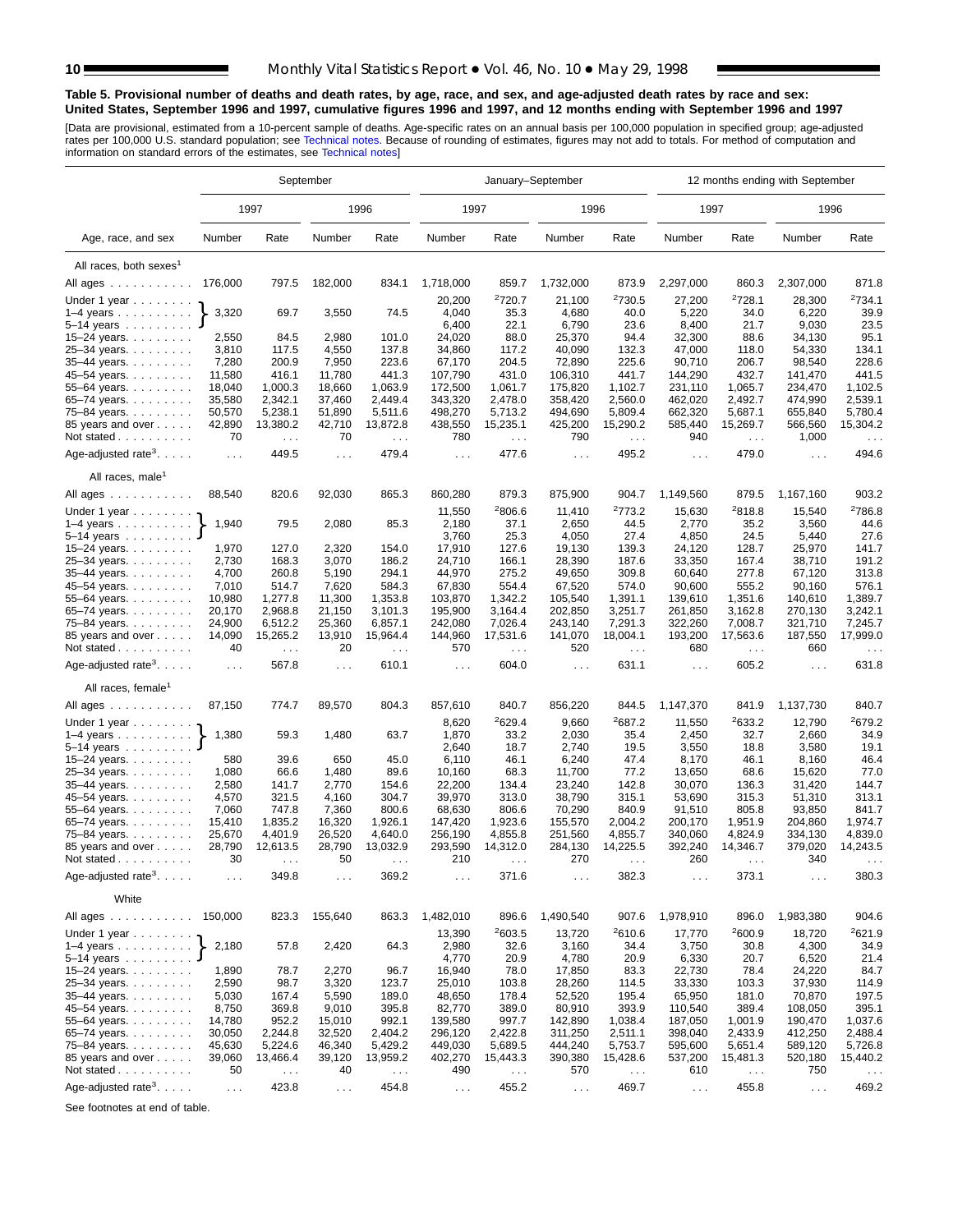### **Table 5. Provisional number of deaths and death rates, by age, race, and sex, and age-adjusted death rates by race and sex: United States, September 1996 and 1997, cumulative figures 1996 and 1997, and 12 months ending with September 1996 and 1997—Con.**

[Data are provisional, estimated from a 10-percent sample of deaths. Age-specific rates on an annual basis per 100,000 population in specified group; age-adjusted<br>rates per 100,000 U.S. standard population; see Technical n

|                                                          |               |                                  | September     |                                  |                      | January-September                |                      |                                  |                | 12 months ending with September |                 |                                  |
|----------------------------------------------------------|---------------|----------------------------------|---------------|----------------------------------|----------------------|----------------------------------|----------------------|----------------------------------|----------------|---------------------------------|-----------------|----------------------------------|
|                                                          |               | 1997                             |               | 1996                             | 1997                 |                                  | 1996                 |                                  |                | 1997                            |                 | 1996                             |
| Age, race, and sex                                       | Number        | Rate                             | Number        | Rate                             | Number               | Rate                             | Number               | Rate                             | Number         | Rate                            | Number          | Rate                             |
| White male                                               |               |                                  |               |                                  |                      |                                  |                      |                                  |                |                                 |                 |                                  |
| All ages                                                 | 74,830        | 834.7                            | 78,400        | 885.9                            | 734,950              | 903.7                            | 746,110              | 925.6                            | 980,780        | 902.6                           | 994,120         | 923.9                            |
|                                                          |               |                                  |               |                                  | 7,740                | <sup>2</sup> 680.7               | 7,470                | 2648.1                           | 10,270         | 2677.4                          | 10,390          | 2672.5                           |
| Under 1 year<br>$1-4$ years $\ldots$ $\ldots$ $\ldots$ . | 1,190         | 61.5                             | 1,380         | 71.5                             | 1,570                | 33.4                             | 1,890                | 40.2                             | 1,970          | 31.5                            | 2,580           | 40.9                             |
| $5 - 14$ years                                           |               |                                  |               |                                  | 2,760                | 23.4                             | 2,820                | 24.0                             | 3,630          | 23.1                            | 3,890           | 24.8                             |
| 15-24 years.                                             | 1,400         | 112.8                            | 1,710         | 141.9                            | 12,330               | 109.6                            | 13,160               | 119.7                            | 16,640         | 110.9                           | 18,000          | 122.7                            |
| 25-34 years.                                             | 1,870         | 141.0                            | 2,280         | 168.3                            | 17,860               | 146.7                            | 20,380               | 163.8                            | 23,890         | 146.5                           | 27,530          | 165.2                            |
| 35-44 years.                                             | 3,410         | 225.7                            | 3,660         | 246.7                            | 33,360               | 243.3                            | 36,190               | 268.4                            | 45,090         | 246.2                           | 48,810          | 271.2                            |
| 45-54 years.                                             | 5,470         | 467.1                            | 5,980         | 531.8                            | 52,260               | 496.3                            | 51,860               | 511.1                            | 69,660         | 495.9                           | 69,580          | 515.1                            |
| 55-64 years.                                             | 9,100         | 1,216.4                          | 9,290         | 1,275.9                          | 85,240               | 1,264.3                          | 86,270               | 1,303.2                          | 114,320        | 1,270.9                         | 115,120         | 1,303.6                          |
| 65-74 years                                              | 17,070        | 2,827.9                          | 18,550        | 3,052.0                          | 170,170              | 3,090.9                          | 177,400              | 3,187.7                          | 227,060        | 3,083.4                         | 235,900         | 3,173.3                          |
| 75-84 years.                                             | 22,560        | 6,499.6                          | 22,910        | 6,805.5                          | 219,490              | 7,013.3                          | 219,440              | 7,230.7                          | 291,700        | 6,983.5                         | 290,740         | 7,194.8                          |
| 85 years and over                                        | 12,730        | 15,380.5                         | 12,640        | 16,046.6                         | 131,770              | 17,776.5                         | 128,830              | 18,187.9                         | 176,050        | 17,855.0                        | 171,070         | 18,160.3                         |
| Not stated $\ldots$                                      | 20            | $\ldots$                         | 10            | $\sim$ .                         | 410                  | $\sim 100$                       | 390                  | $\sim$ $\sim$                    | 490            | $\cdots$                        | 510             | $\cdots$                         |
| Age-adjusted rate <sup>3</sup> . $\ldots$ .              | $\ldots$      | 534.3                            | $\ldots$      | 579.7                            | $\sim 100$           | 574.4                            | $\sim$ $\sim$        | 597.0                            | $\sim 100$     | 574.6                           | $\cdots$        | 597.8                            |
| White female                                             |               |                                  |               |                                  |                      |                                  |                      |                                  |                |                                 |                 |                                  |
| All ages                                                 | 75,170        | 812.2                            | 77,230        | 841.4                            | 747,060              | 889.7                            | 744,430              | 890.1                            | 998,130        | 889.6                           | 989,260         | 886.1                            |
| Under 1 year $\ldots \ldots$                             |               |                                  |               |                                  | 5,650                | 2522.4                           | 6,240                | 2571.9                           | 7,500          | 2520.5                          | 8,330           | <sup>2</sup> 568.6               |
| $1-4$ years                                              | 980           | 53.4                             | 1,040         | 56.8                             | 1,410<br>2,020       | 31.6<br>18.1                     | 1,270                | 28.3<br>17.7                     | 1,780<br>2,700 | 30.0<br>18.1                    | 1,720           | 28.7<br>17.7                     |
| 5-14 years<br>15-24 years.                               | 490           | 42.3                             | 560           | 49.0                             | 4,610                | 44.1                             | 1,960<br>4,690       | 45.0                             | 6,090          | 43.5                            | 2,630<br>6,210  | 44.6                             |
| 25-34 years.                                             | 720           | 55.5                             | 1,050         | 78.9                             | 7,150                | 60.0                             | 7,880                | 64.4                             | 9,440          | 59.2                            | 10,400          | 63.6                             |
| 35-44 years.                                             | 1,620         | 108.4                            | 1,930         | 130.9                            | 15,290               | 112.7                            | 16,330               | 121.9                            | 20,870         | 115.2                           | 22,070          | 123.4                            |
| 45–54 years                                              | 3,280         | 274.4                            | 3,020         | 262.2                            | 30,510               | 283.9                            | 29,050               | 279.3                            | 40,880         | 285.1                           | 38,470          | 277.9                            |
| 55-64 years.                                             | 5,680         | 706.4                            | 5,720         | 728.8                            | 54,340               | 749.5                            | 56,620               | 793.0                            | 72,730         | 751.7                           | 75,350          | 791.0                            |
| 65-74 years.                                             | 12,970        | 1,764.5                          | 13,960        | 1,874.2                          | 125,950              | 1,875.0                          | 133,850              | 1,959.3                          | 170,980        | 1,901.9                         | 176,350         | 1,930.9                          |
| 75-84 years.                                             | 23,080        | 4,385.5                          | 23,430        | 4,532.9                          | 229,540              | 4,820.2                          | 224,800              | 4,797.6                          | 303,900        | 4,776.8                         | 298,380         | 4,777.1                          |
| 85 years and over<br>Not stated                          | 26,330<br>30  | 12,702.1<br>$\sim$ $\sim$ $\sim$ | 26,490<br>30  | 13,148.0<br>$\sim$ $\sim$ $\sim$ | 270,500<br>80        | 14,515.3<br>$\sim$ $\sim$ $\sim$ | 261,560<br>180       | 14,356.9<br>$\sim$ $\sim$ $\sim$ | 361,140<br>120 | 14,538.6<br>$\sim$ .            | 349,100<br>240  | 14,384.0<br>$\sim$ $\sim$ $\sim$ |
| Age-adjusted rate <sup>3</sup> . $\ldots$ .              | $\ldots$      | 330.2                            | $\ldots$      | 348.6                            | $\sim$ $\sim$ $\sim$ | 354.6                            | $\sim 100$           | 363.4                            | $\ldots$       | 355.5                           | $\sim$ .        | 361.5                            |
| <b>Black</b>                                             |               |                                  |               |                                  |                      |                                  |                      |                                  |                |                                 |                 |                                  |
| All ages                                                 | 22,370        | 799.7                            | 22,240        | 805.1                            | 204,910              | 809.0                            | 212,310              | 845.6                            | 276,860        | 818.5                           | 283,510         | 846.4                            |
| Under 1 year                                             |               |                                  |               |                                  | 6,130                | 21,456.9                         | 6,610                | 21,403.0                         | 8,530          | 21,515.1                        | 8,740           | 21,387.3                         |
| $1-4$ years                                              | 1,040         | 140.9                            | 970           | 129.9                            | 910                  | 51.6                             | 1,310                | 71.1                             | 1,230          | 52.6                            | 1,680           | 68.3                             |
| 5–14 years $\ldots$<br>15-24 years.                      | 580           | 126.5                            | 610           | 135.6                            | 1,300<br>5,960       | 28.4<br>143.6                    | 1,570<br>6,550       | 35.5<br>159.8                    | 1,690<br>8,050 | 27.9<br>145.3                   | 1,970<br>8,590  | 33.0<br>157.1                    |
| 25-34 years.                                             | 1,070         | 242.5                            | 1,070         | 241.6                            | 8,640                | 214.9                            | 10,600               | 261.4                            | 11,970         | 222.3                           | 14,750          | 272.3                            |
| 35-44 years.                                             | 2,030         | 452.4                            | 2,080         | 476.2                            | 16,690               | 411.3                            | 18,500               | 467.2                            | 22,310         | 412.3                           | 25,190          | 477.1                            |
| 45–54 years                                              | 2,480         | 835.1                            | 2,340         | 829.4                            | 22,220               | 835.9                            | 22,350               | 881.9                            | 29,880         | 844.1                           | 29,570          | 876.7                            |
| 55-64 years.                                             | 2,840         | 1,553.6                          | 3,190         | 1,800.1                          | 28,910               | 1,758.3                          | 29,080               | 1,806.4                          | 38,960         | 1,772.5                         | 38,910          | 1,812.3                          |
| 65-74 years.                                             | 4,790         | 3,527.7                          | 4,280         | 3,193.6                          | 40,680               | 3,308.1                          | 41,320               | 3,387.1                          | 55,420         | 3,373.1                         | 54,920          | 3,373.5                          |
| 75-84 years.                                             | 4,270         | 5,999.0                          | 4,600         | 6,633.6                          | 42,050               | 6,533.2                          | 43,850               | 6,967.5                          | 57,140         | 6,651.9                         | 58,270          | 6,945.2                          |
| 85 years and over                                        | 3,260         | 13,490.9                         | 3,060         | 13,145.1                         | 31,160               | 14,298.0                         | 30,360               | 14,426.1                         | 41,370         | 14,265.5                        | 40,680          | 14,580.6                         |
| Not stated $\ldots$                                      | 20            |                                  | 30            |                                  | 270                  |                                  | 220                  |                                  | 310            |                                 | 250             |                                  |
| Age-adjusted rate <sup>3</sup> .                         | $\sim$ .      | 695.4                            | $\sim$ .      | 707.9                            | $\sim$ .             | 701.2                            | $\sim$ $\sim$ $\sim$ | 742.1                            | $\sim$ $\sim$  | 711.0                           | $\sim$ $\sim$   | 743.1                            |
| Black male                                               |               |                                  |               |                                  |                      |                                  |                      |                                  |                |                                 |                 |                                  |
| All ages                                                 | 11,860        | 892.8                            | 11,580        | 883.4                            | 107,730              | 895.7                            | 113,640              | 954.0                            | 145,360        | 905.1                           | 152,150         | 957.3                            |
| Under 1 year $\ldots \ldots$                             |               |                                  |               |                                  | 3,400                | 21,595.7                         | 3,510                | 21,477.8                         | 4,770          | <sup>2</sup> 1,673.7            | 4,680           | 21,467.1                         |
| $1-4$ years $\ldots$ $\ldots$ $\ldots$                   | 680           | 181.5                            | 590           | 155.7                            | 520                  | 58.8                             | 660                  | 70.6                             | 700            | 59.1                            | 860             | 69.0                             |
| 5–14 years $\ldots$<br>$15 - 24$ years.                  |               |                                  |               |                                  | 820                  | 35.6                             | 950                  | 42.2                             | 1,020          | 33.2                            | 1,200           | 39.6                             |
| 25-34 years.                                             | 510<br>740    | 221.7<br>353.5                   | 520<br>690    | 230.9<br>329.1                   | 4,770<br>5,950       | 230.0<br>311.7                   | 5,230<br>7,240       | 255.0<br>377.5                   | 6,420<br>8,190 | 230.9<br>320.7                  | 6,930<br>10,170 | 253.3<br>396.6                   |
| 35-44 years.                                             | 1,160         | 551.7                            | 1,350         | 661.4                            | 10,480               | 552.6                            | 12,150               | 656.8                            | 14,060         | 555.1                           | 16,660          | 675.6                            |
| 45-54 years.                                             | 1,410         | 1,047.3                          | 1,440         | 1,126.1                          | 13,940               | 1,156.3                          | 14,050               | 1,223.6                          | 18,700         | 1,165.8                         | 18,500          | 1,210.7                          |
| 55-64 years.                                             | 1,610         | 2,029.9                          | 1,740         | 2,258.3                          | 16,210               | 2,271.0                          | 17,000               | 2,428.8                          | 22,160         | 2,322.9                         | 22,560          | 2,418.0                          |
| 65-74 years.                                             | 2,650         | 4,659.2                          | 2,170         | 3,870.5                          | 21,980               | 4,277.3                          | 22,230               | 4,365.9                          | 29,890         | 4,350.8                         | 29,850          | 4,389.7                          |
| 75-84 years.                                             | 2,020         | 7,656.3                          | 1,980         | 7,792.2                          | 18,800               | 7,915.7                          | 20,300               | 8,805.9                          | 25,500         | 8,069.6                         | 26,740          | 8,681.8                          |
| 85 years and over                                        | 1,070         | 15,137.6                         | 1,090         | 16,217.1                         | 10,700               | 16,770.4                         | 10,190               | 16,858.4                         | 13,760         | 16,188.2                        | 13,860          | 17,325.0                         |
| Not stated                                               | 20            | $\sim$ $\sim$                    | 10            | $\sim$ $\sim$                    | 150                  | $\epsilon \sim 1$                | 130                  | $\sim$ $\sim$                    | 180            | $\sim$ $\sim$                   | 150             |                                  |
| Age-adjusted rate <sup>3</sup> .                         | $\sim$ $\sim$ | 906.6                            | $\sim$ $\sim$ | 905.0                            | $\sim 100$           | 912.7                            | $\sim 100$           | 983.0                            | $\sim 100$     | 925.4                           | $\sim$ $\sim$   | 985.7                            |

See footnotes at end of table.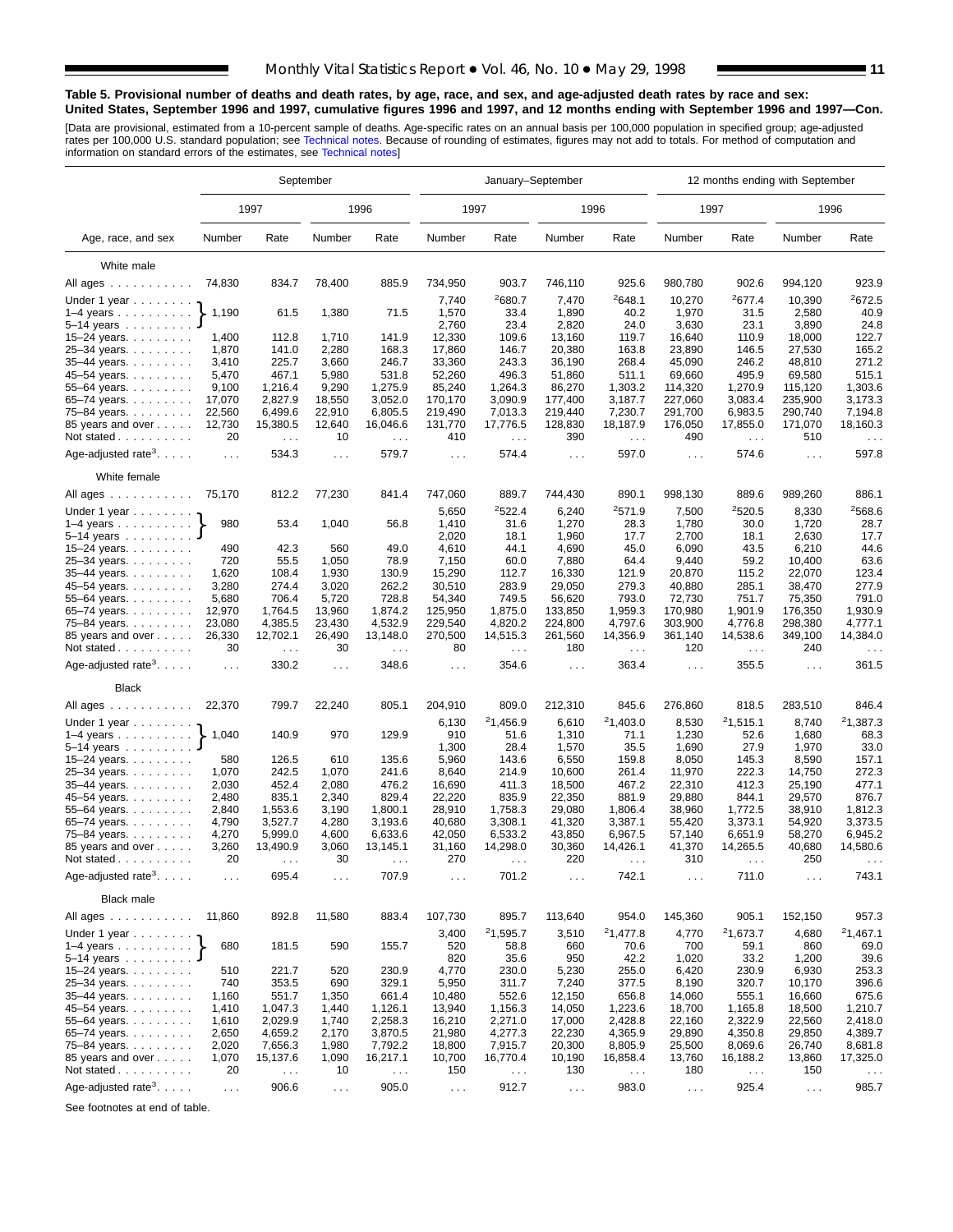# **Table 5. Provisional number of deaths and death rates, by age, race, and sex, and age-adjusted death rates by race and sex: United States, September 1996 and 1997, cumulative figures 1996 and 1997, and 12 months ending with September 1996 and 1997—Con.**

[Data are provisional, estimated from a 10-percent sample of deaths. Age-specific rates on an annual basis per 100,000 population in specified group; age-adjusted rates per 100,000 U.S. standard population; see [Technical notes. Beca](#page-16-0)use of rounding of estimates, figures may not add to totals. For method of computation and<br>information on standard errors of the estimates, see Technical

|                                                                                                                 |                                                |                                                          | September                                    |                                                          |                                                       | January-September                                        |                                                       |                                                          |                                                        | 12 months ending with September                          |                                                        |                                                          |
|-----------------------------------------------------------------------------------------------------------------|------------------------------------------------|----------------------------------------------------------|----------------------------------------------|----------------------------------------------------------|-------------------------------------------------------|----------------------------------------------------------|-------------------------------------------------------|----------------------------------------------------------|--------------------------------------------------------|----------------------------------------------------------|--------------------------------------------------------|----------------------------------------------------------|
|                                                                                                                 |                                                | 1997                                                     |                                              | 1996                                                     |                                                       | 1997                                                     |                                                       | 1996                                                     | 1997                                                   |                                                          |                                                        | 1996                                                     |
| Age, race, and sex                                                                                              | Number                                         | Rate                                                     | Number                                       | Rate                                                     | Number                                                | Rate                                                     | Number                                                | Rate                                                     | Number                                                 | Rate                                                     | Number                                                 | Rate                                                     |
| <b>Black female</b>                                                                                             |                                                |                                                          |                                              |                                                          |                                                       |                                                          |                                                       |                                                          |                                                        |                                                          |                                                        |                                                          |
| All ages                                                                                                        | 10,510                                         | 715.6                                                    | 10,660                                       | 734.4                                                    | 97,190                                                | 730.7                                                    | 98,670                                                | 747.9                                                    | 131,500                                                | 740.2                                                    | 131,350                                                | 746.2                                                    |
| Under 1 year<br>1–4 years $\}$<br>5-14 years                                                                    | 360<br>70                                      | 99.1                                                     | 380<br>100                                   | 103.2<br>$\star$                                         | 2,740<br>380<br>480<br>1,190                          | 21,314.3<br>44.1<br>21.5<br>57.1                         | 3,090<br>650<br>620<br>1,320                          | 21,339.1<br>71.5<br>28.1<br>65.4                         | 3,760<br>540<br>670<br>1,630                           | 21,352.5<br>46.9<br>22.5<br>59.1                         | 4,060<br>820<br>770<br>1,660                           | 21,305.5<br>67.7<br>26.2<br>60.8                         |
| $15 - 24$ years.<br>25-34 years.<br>35-44 years.<br>45-54 years.<br>55-64 years.<br>65-74 years.<br>75-84 years | 330<br>870<br>1,070<br>1,240<br>2,140<br>2,250 | 142.3<br>364.9<br>659.2<br>1,198.3<br>2,712.1<br>5.022.9 | 370<br>730<br>900<br>1,450<br>2,110<br>2,620 | 158.6<br>313.7<br>583.4<br>1,447.6<br>2,706.8<br>5.963.4 | 2,690<br>6,210<br>8,280<br>12,700<br>18,700<br>23,240 | 126.6<br>287.9<br>570.3<br>1,364.1<br>2,615.2<br>5,720.4 | 3.370<br>6,350<br>8,300<br>12,080<br>19,090<br>23,550 | 157.5<br>301.0<br>598.7<br>1,326.8<br>2,684.0<br>5,903.8 | 3.780<br>8,250<br>11,180<br>16,790<br>25,530<br>31.640 | 133.5<br>286.7<br>577.5<br>1,349.7<br>2,670.5<br>5,826.9 | 4,580<br>8,530<br>11,070<br>16,350<br>25,070<br>31,530 | 160.6<br>303.1<br>600.0<br>8.346.1<br>2,644.5<br>5,937.9 |
| 85 years and over<br>Not stated<br>Age-adjusted rate <sup>3</sup> . $\ldots$ .                                  | 2,190<br>-<br>$\cdots$                         | 12,810.1<br>$\sim$ $\sim$ $\sim$<br>531.6                | 1,980<br>20<br>$\sim$ $\sim$ $\sim$          | 11,958.4<br>$\sim$ $\sim$ $\sim$<br>553.4                | 20,460<br>120<br>$\cdots$                             | 13,274.5<br>$\sim$ $\sim$ $\sim$<br>536.8                | 20,160<br>90<br>$\sim$ $\sim$ $\sim$                  | 13,462.8<br>$\sim$ $\sim$ $\sim$<br>555.8                | 27,600<br>130<br>$\sim$ $\sim$ $\sim$                  | 13,463.4<br>$\sim 100$ km s $^{-1}$<br>543.7             | 26,820<br>100<br>$\cdots$                              | 13,477.4<br>$\sim$ $\sim$ $\sim$<br>555.1                |

. . . Category not applicable.

\* Figure does not meet standards of reliability or precision; see [Technical notes.](#page-16-0)

– Quantity zero.

<sup>1</sup>Includes races other than white and black.

<sup>2</sup>Death rates under 1 year (based on population estimates) differ from infant mortality rates (based on live births); see [table 9](#page-15-0) for infant mortality rates.

<sup>3</sup>For method of computation, see [Technical notes.](#page-16-0)

NOTES: Figures include all revisions received from the States. Cumulative and 12-month figures for the current year reflect revisions received for previous months, and figures for earlier years may differ from those previously published.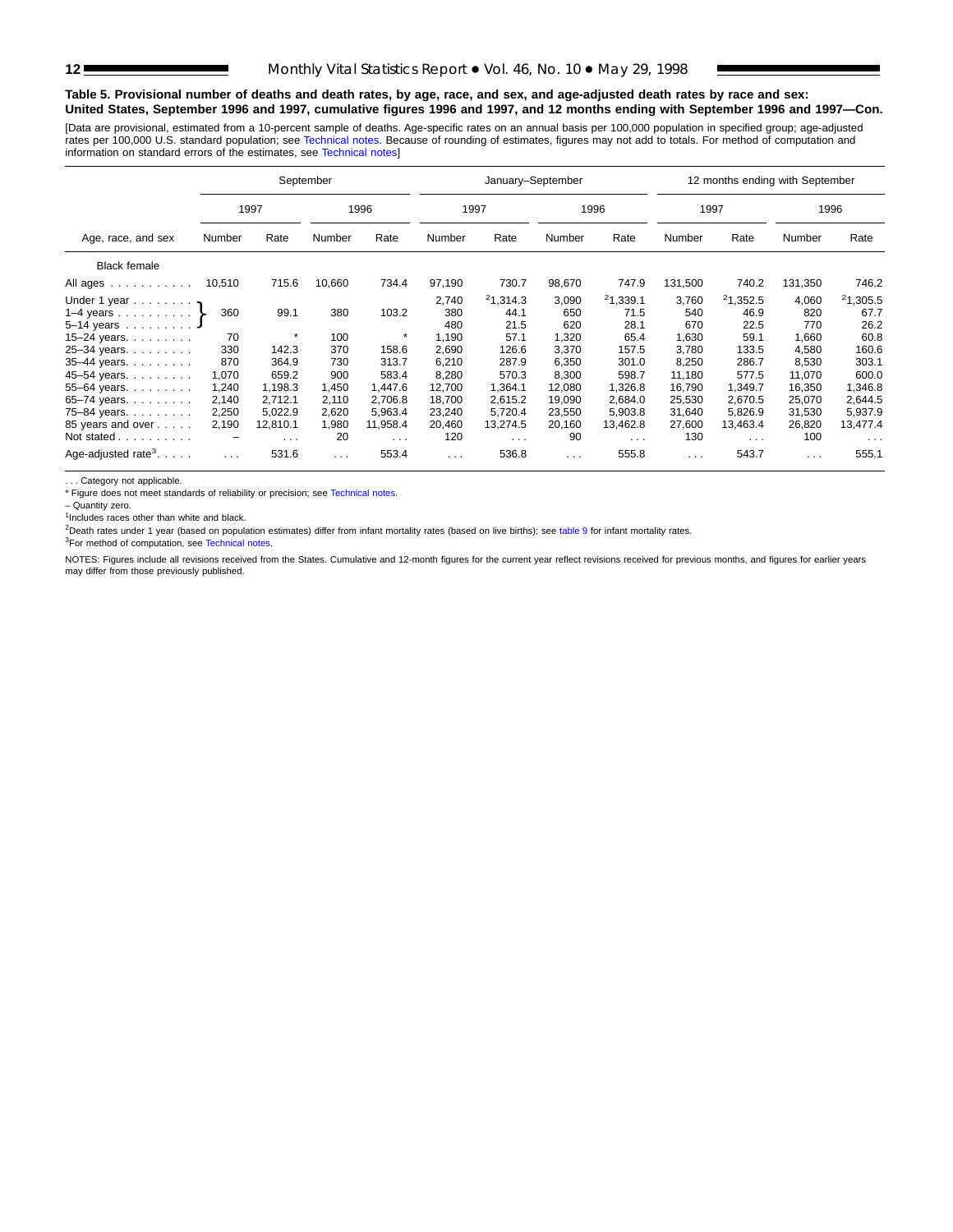### <span id="page-12-0"></span>Table 6. Provisional number of deaths and death rates for 72 selected causes, Human immunodeficiency virus infection, and Alzheimer's disease: United States, September 1996 and 1997, cumulative figures 1996 and 1997, and 12 months ending with September 1996 and 1997

[Data are provisional, estimated from <sup>a</sup> 10-percent sample of deaths. Rates on an annual basis per 100,000 estimated population. Because of rounding of estimates, figures may not add to totals. For method of computation and information on standard errors of the estimates, see [Technical](#page-16-0) notes. For explanation of asterisks preceding cause-of-death categories, see [Technical](#page-16-0) notes]

|                                                                                                                                                                                                                        |                                                                                                                            | September                                                                                               |                                                                                                                             |                                                                                                         | January-September                                                                                                                             |                                                                                                                |                                                                                                                                               |                                                                                                                | 12 months ending with September                                                                                                                |                                                                                                                |                                                                                                                                                |                                                                                                                |
|------------------------------------------------------------------------------------------------------------------------------------------------------------------------------------------------------------------------|----------------------------------------------------------------------------------------------------------------------------|---------------------------------------------------------------------------------------------------------|-----------------------------------------------------------------------------------------------------------------------------|---------------------------------------------------------------------------------------------------------|-----------------------------------------------------------------------------------------------------------------------------------------------|----------------------------------------------------------------------------------------------------------------|-----------------------------------------------------------------------------------------------------------------------------------------------|----------------------------------------------------------------------------------------------------------------|------------------------------------------------------------------------------------------------------------------------------------------------|----------------------------------------------------------------------------------------------------------------|------------------------------------------------------------------------------------------------------------------------------------------------|----------------------------------------------------------------------------------------------------------------|
|                                                                                                                                                                                                                        | 1997                                                                                                                       |                                                                                                         | 1996                                                                                                                        |                                                                                                         | 1997                                                                                                                                          |                                                                                                                | 1996                                                                                                                                          |                                                                                                                | 1997                                                                                                                                           |                                                                                                                | 1996                                                                                                                                           |                                                                                                                |
| Cause of death (Based on the Ninth Revision, International Classification of Diseases, 1975)                                                                                                                           |                                                                                                                            |                                                                                                         | Number Rate Number Rate                                                                                                     |                                                                                                         | Number                                                                                                                                        | Rate                                                                                                           | Number                                                                                                                                        | Rate                                                                                                           | Number                                                                                                                                         | Rate                                                                                                           | Number                                                                                                                                         | Rate                                                                                                           |
|                                                                                                                                                                                                                        | 176,000                                                                                                                    | 797.5                                                                                                   | 182,000                                                                                                                     | 834.1                                                                                                   | 1,718,000                                                                                                                                     | 859.7                                                                                                          | 1,732,000                                                                                                                                     |                                                                                                                | 873.9 2,297,000                                                                                                                                | 860.3                                                                                                          | 2,307,000                                                                                                                                      | 871.8                                                                                                          |
|                                                                                                                                                                                                                        | 50<br>60<br>30<br>30<br>20<br>1.790                                                                                        | 8.1                                                                                                     | 90<br>90<br>80<br>10<br>30<br>1.510                                                                                         | 6.9                                                                                                     | 590<br>750<br>580<br>170<br>20<br>250<br>16.560                                                                                               | 0.3<br>0.4<br>0.3<br>0.1<br>0.1<br>8.3                                                                         | 670<br>690<br>560<br>140<br>10<br>220<br>16,110                                                                                               | 0.3<br>0.3<br>0.3<br>0.1<br>0.1<br>8.1                                                                         | 740<br>1.060<br>820<br>240<br>20<br>300<br>22.130                                                                                              | 0.3<br>0.4<br>0.3<br>0.1<br>0.1<br>8.3                                                                         | 810<br>1.030<br>840<br>190<br>20<br>240<br>21,270                                                                                              | 0.3<br>0.4<br>0.3<br>0.1<br>0.1<br>8.0                                                                         |
| All other infectious and parasitic<br>diseases <sup>1</sup> 001–003,005,020–032,037,039–041,*042–*044,046–054,056–066,071–088,098–139                                                                                  | 340<br>1,640                                                                                                               | 1.5<br>7.4                                                                                              | 310<br>20<br>2,760                                                                                                          | $\star$<br>1.4<br>12.7                                                                                  | 10<br>3,110<br>40<br>16,830                                                                                                                   | 1.6<br>8.4                                                                                                     | 2,760<br>30<br>29,710                                                                                                                         | 1.4<br>15.0                                                                                                    | 10<br>4.170<br>40<br>25,060                                                                                                                    | 1.6<br>9.4                                                                                                     | 3,660<br>40<br>41,370                                                                                                                          | 1.4<br>15.6                                                                                                    |
| Malignant neoplasms, including neoplasms of lymphatic and hematopoietic tissues 140–208<br>Benign neoplasms, carcinoma in situ, and neoplasms of uncertain behavior and                                                | 43,450<br>560<br>9,910<br>12,880<br>3,310<br>4,800<br>1,890<br>5,520<br>1.790<br>2,790<br>580<br>4,660<br>310<br>260<br>40 | 197.1<br>2.5<br>45.0<br>58.4<br>15.0<br>21.8<br>8.6<br>25.0<br>8.1<br>12.7<br>2.6<br>21.1<br>1.4<br>1.2 | 46,250<br>770<br>10,640<br>13,750<br>3,590<br>5,020<br>1,970<br>5,530<br>1.640<br>3,330<br>550<br>4,520<br>300<br>360<br>60 | 212.4<br>3.5<br>48.9<br>63.1<br>16.5<br>23.0<br>9.0<br>25.4<br>7.5<br>15.3<br>2.5<br>20.8<br>1.4<br>1.6 | 398.810<br>5,780<br>92,580<br>116,760<br>30.500<br>44.640<br>17.860<br>48.510<br>15.430<br>26,760<br>5.740<br>45,950<br>2,690<br>3,090<br>440 | 199.5<br>2.9<br>46.3<br>58.4<br>15.2<br>22.3<br>8.9<br>24.3<br>7.7<br>13.4<br>2.9<br>23.0<br>1.3<br>1.5<br>0.2 | 406.180<br>5,910<br>94,230<br>118,860<br>33.160<br>45.020<br>17,170<br>49.710<br>15.560<br>26,580<br>5.870<br>45,530<br>2,930<br>2,930<br>450 | 204.9<br>3.0<br>47.5<br>60.0<br>16.7<br>22.7<br>8.7<br>25.1<br>7.9<br>13.4<br>3.0<br>23.0<br>1.5<br>1.5<br>0.2 | 534.960<br>7,710<br>125,190<br>156,950<br>40.870<br>59.860<br>23,720<br>65,050<br>20.210<br>35,390<br>7,520<br>61,890<br>3,550<br>4,130<br>570 | 200.4<br>2.9<br>46.9<br>58.8<br>15.3<br>22.4<br>8.9<br>24.4<br>7.6<br>13.3<br>2.8<br>23.2<br>1.3<br>1.5<br>0.2 | 539.660<br>7,830<br>125,630<br>157,590<br>44.150<br>60,040<br>22,720<br>65,740<br>20.230<br>35,740<br>7,840<br>59,760<br>4,000<br>4,120<br>590 | 204.0<br>3.0<br>47.5<br>59.6<br>16.7<br>22.7<br>8.6<br>24.8<br>7.6<br>13.5<br>3.0<br>22.6<br>1.5<br>1.6<br>0.2 |
| Angina pectoris                                                                                                                                                                                                        | 70,300<br>54,260<br>290<br>2,070<br>190<br>34.750<br>15,830<br>180<br>60                                                   | 319.0<br>246.2<br>1.3<br>9.4<br>0.9<br>157.7<br>71.8<br>0.8                                             | 72,590<br>55,350<br>280<br>2,200<br>160<br>36,070<br>16,340<br>130<br>30                                                    | 333.4<br>254.2<br>1.3<br>10.1<br>0.7<br>165.7<br>75.0<br>0.6                                            | 698,200<br>536,960<br>3,380<br>19,940<br>1,650<br>344.660<br>154,620<br>2,150<br>480                                                          | 349.4<br>268.7<br>1.7<br>10.0<br>0.8<br>172.5<br>77.4<br>1.1<br>0.2                                            | 705,470<br>547,290<br>3,760<br>19,910<br>1,650<br>354,510<br>160,540<br>1,930<br>540                                                          | 355.9<br>276.1<br>1.9<br>10.0<br>0.8<br>178.9<br>81.0<br>1.0<br>0.3                                            | 934,360<br>718,810<br>4.480<br>26,050<br>2,210<br>463,160<br>207,970<br>2,920<br>620                                                           | 350.0<br>269.2<br>1.7<br>9.8<br>0.8<br>173.5<br>77.9<br>1.1<br>0.2                                             | 939,990<br>728,640<br>4,790<br>25,940<br>2,270<br>472,760<br>213,950<br>2,600<br>730                                                           | 355.3<br>275.4<br>1.8<br>9.8<br>0.9<br>178.7<br>80.9<br>1.0<br>0.3                                             |
| Old myocardial infarction and other forms of<br>434.0,434.9. Cerebral thrombosis and unspecified occlusion of cerebral arteries. 434.0,434.9<br>All other and late effects of cerebrovascular diseases 430,433,435–438 | 18,680<br>1,130<br>15,840<br>840<br>11,830<br>1.900<br>870<br>30<br>9.020                                                  | 84.8<br>5.1<br>71.9<br>3.8<br>53.7<br>8.6<br>3.9<br>40.9                                                | 19,560<br>1,250<br>15,400<br>1,020<br>12,570<br>2.050<br>1,000<br>50<br>9.480                                               | 89.8<br>5.7<br>70.7<br>4.7<br>57.7<br>9.4<br>4.6<br>43.5                                                | 187,400<br>12,380<br>154,950<br>9,650<br>118,650<br>18.750<br>9,020<br>390<br>90,500                                                          | 93.8<br>6.2<br>77.5<br>4.8<br>59.4<br>9.4<br>4.5<br>0.2<br>45.3                                                | 191,490<br>12,240<br>155,230<br>8,930<br>118,070<br>17,290<br>9,030<br>450<br>91,300                                                          | 96.6<br>6.2<br>78.3<br>4.5<br>59.6<br>8.7<br>4.6<br>0.2<br>46.1                                                | 251,650<br>16,630<br>206,290<br>12,910<br>159,130<br>24.960<br>12,440<br>740<br>120,980                                                        | 94.3<br>6.2<br>77.3<br>4.8<br>59.6<br>9.3<br>4.7<br>0.3<br>45.3                                                | 255,480<br>16,220<br>206.670<br>11,960<br>157,320<br>22,730<br>12,380<br>640<br>121,570                                                        | 96.6<br>6.1<br>78.1<br>4.5<br>59.5<br>8.6<br>4.7<br>0.2<br>46.0                                                |

See footnotes at end of table.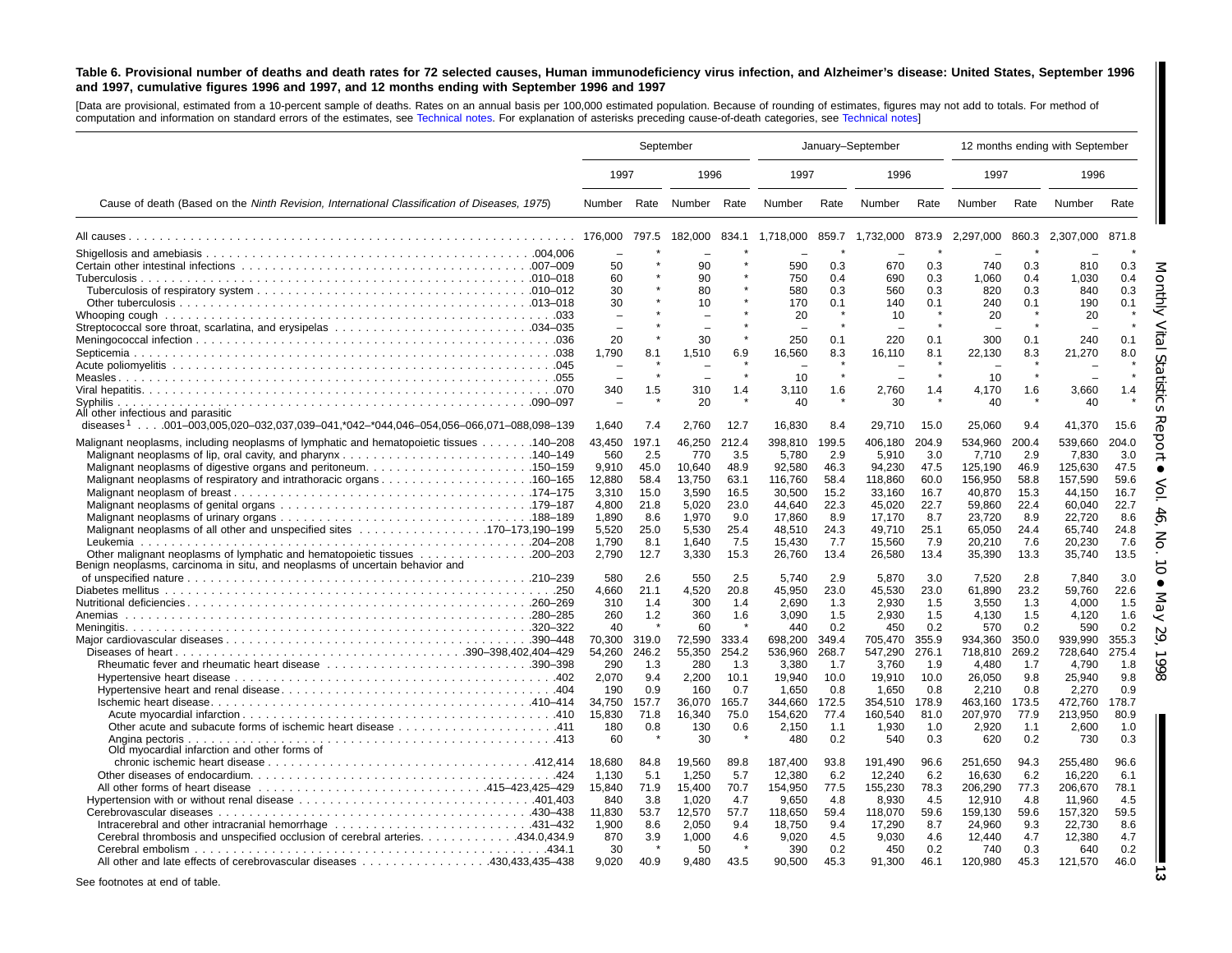#### Table 6. Provisional number of deaths and death rates for 72 selected causes, Human immunodeficiency virus infection, and Alzheimer's disease: United States, September 1996 and 1997, cumulative figures 1996 and 1997, and 12 months ending with September 1996 and 1997-Con. **14**

[Data are provisional, estimated from <sup>a</sup> 10-percent sample of deaths. Rates on an annual basis per 100,000 estimated population. Because of rounding of [estimates,](#page-16-0) figures may not add to totals. For method of computation and information on standard errors of the estimates, see [Technical](#page-16-0) notes. For explanation of asterisks preceding cause-of-death categories, see Technical notes]

|                                                                                                                                                   | September                             |                                   |                                       | January-September                 |                                              |                                   |                                              |                                   |                                               | 12 months ending with September   |                                               |                                   |
|---------------------------------------------------------------------------------------------------------------------------------------------------|---------------------------------------|-----------------------------------|---------------------------------------|-----------------------------------|----------------------------------------------|-----------------------------------|----------------------------------------------|-----------------------------------|-----------------------------------------------|-----------------------------------|-----------------------------------------------|-----------------------------------|
|                                                                                                                                                   | 1997                                  |                                   | 1996                                  |                                   | 1997                                         |                                   | 1996                                         |                                   | 1997                                          |                                   | 1996                                          |                                   |
| Cause of death (Based on the Ninth Revision, International Classification of Diseases, 1975)                                                      | Number                                |                                   | Rate Number Rate                      |                                   | Number                                       | Rate                              | Number                                       | Rate                              | Number                                        | Rate                              | Number                                        | Rate                              |
| Major cardiovascular diseases-Con.<br>Other diseases of arteries, arterioles, and capillaries441–448                                              | 1,150<br>2,230                        | 5.2<br>10.1                       | 1,090<br>2,550                        | 5.0<br>11.7                       | 11,970<br>20,960                             | 6.0<br>10.5                       | 11,450<br>19,730                             | 5.8<br>10.0                       | 16,100<br>27,410                              | 6.0<br>10.3                       | 15,580<br>26,490                              | 5.9<br>10.0                       |
|                                                                                                                                                   | 50<br>5,060<br>5,060                  | 23.0<br>23.0                      | 5.360<br>5,360                        | 24.6<br>24.6                      | 440<br>63.380<br>62,610<br>770               | 0.2<br>31.7<br>31.3<br>0.4        | 340<br>60.860<br>60,400<br>450               | 0.2<br>30.7<br>30.5<br>0.2        | 510<br>84.070<br>83,090<br>980                | 0.2<br>31.5<br>31.1<br>0.4        | 430<br>80.370<br>79,850<br>520                | 0.2<br>30.4<br>30.2<br>0.2        |
| Chronic obstructive pulmonary diseases and allied conditions490–496<br>0ther chronic obstructive pulmonary diseases and allied conditions 494–496 | 7,470<br>130<br>1,340<br>280<br>5,720 | 33.9<br>0.6<br>6.1<br>1.3<br>26.0 | 7,440<br>150<br>1.160<br>410<br>5,710 | 34.2<br>0.7<br>5.3<br>1.9<br>26.2 | 82,140<br>2.270<br>13.690<br>3,920<br>62,250 | 41.1<br>1.1<br>6.8<br>2.0<br>31.2 | 80.440<br>2.350<br>12,870<br>3,870<br>61,350 | 40.6<br>1.2<br>6.5<br>1.9<br>31.0 | 107,170<br>2.870<br>17,620<br>5,210<br>81,470 | 40.1<br>1.1<br>6.6<br>2.0<br>30.5 | 104,300<br>3.040<br>16,800<br>5,140<br>79,310 | 39.4<br>1.1<br>6.4<br>1.9<br>30.0 |
| Hernia of abdominal cavity and intestinal obstruction without                                                                                     | 330<br>30                             | 1.5                               | 370<br>30                             | 1.7                               | 3.720<br>280                                 | 1.9<br>0.1                        | 3.710<br>350                                 | 1.9<br>0.2                        | 4,790<br>400                                  | 1.8<br>0.1                        | 5.120<br>420                                  | 1.9<br>0.2                        |
| Chronic glomerulonephritis, nephritis and nephropathy, not specified as                                                                           | 470<br>2,060<br>240<br>1,850<br>20    | 2.1<br>9.3<br>1.1<br>8.4          | 530<br>1,900<br>210<br>1,930<br>20    | 2.4<br>8.7<br>1.0<br>8.9          | 4.630<br>18.870<br>2,040<br>19.680<br>230    | 2.3<br>9.4<br>1.0<br>9.8<br>0.1   | 4.760<br>18,100<br>2,030<br>19,830<br>140    | 2.4<br>9.1<br>1.0<br>10.0<br>0.1  | 6,320<br>25,230<br>2,690<br>26,830<br>310     | 2.4<br>9.4<br>1.0<br>10.0<br>0.1  | 6.020<br>24.080<br>2,730<br>26,130<br>200     | 2.3<br>9.1<br>1.0<br>9.9<br>0.1   |
| Renal failure, disorders resulting from impaired renal function, and                                                                              | 130<br>1.710<br>30<br>20              | 0.6<br>7.8                        | 180<br>1.730<br>60<br>60              | 0.8<br>7.9                        | 1,200<br>18.260<br>520<br>300                | 0.6<br>9.1<br>0.2<br>0.1          | 1,300<br>18,390<br>700<br>340                | 0.7<br>9.3<br>0.3<br>0.2          | 1,690<br>24,830<br>720<br>380                 | 0.6<br>9.3<br>0.3<br>0.1          | 1,740<br>24.190<br>810<br>440                 | 0.7<br>9.1<br>0.3<br>0.2          |
|                                                                                                                                                   | 30<br>$\overline{\phantom{0}}$<br>30  |                                   | 30<br>$\overline{\phantom{0}}$<br>30  |                                   | 200<br>40<br>160                             | 0.1<br>$\star$<br>0.1             | 220<br>20<br>200                             | 0.1<br>0.1                        | 260<br>40<br>220                              | 0.1<br>$\star$<br>0.1             | 310<br>30<br>280                              | 0.1<br>0.1                        |
| Birth trauma, intrauterine hypoxia, birth asphyxia, and                                                                                           | 830<br>1.110                          | 3.8<br>5.0                        | 1.060<br>1,050                        | 4.9<br>4.8                        | 8.600<br>9,200                               | 4.3<br>4.6                        | 8.720<br>9,660                               | 4.4<br>4.9                        | 11,350<br>12,440                              | 4.3<br>4.7                        | 11.870<br>12,840                              | 4.5<br>4.9                        |
|                                                                                                                                                   | 180<br>930<br>3,660<br>17,230         | 0.8<br>4.2<br>16.6<br>78.2        | 130<br>920<br>3,360<br>16,380         | 0.6<br>4.2<br>15.4<br>75.2        | 1,470<br>7.730<br>35,050<br>172,070          | 0.7<br>3.9<br>17.5<br>86.1        | 1,500<br>8.160<br>31,310<br>163,010          | 0.8<br>4.1<br>15.8<br>82.2        | 2,120<br>10.310<br>45,510<br>228,100          | 0.8<br>3.9<br>17.0<br>85.4        | 2,000<br>10.830<br>42,350<br>217,650          | 0.8<br>4.1<br>16.0<br>82.3        |
| Suicide                                                                                                                                           | 7.510<br>3.750<br>3,760<br>2,370      | 34.1<br>17.0<br>17.1<br>10.7      | 7.530<br>3.730<br>3,800<br>2,720      | 34.6<br>17.1<br>17.4<br>12.5      | 66.560<br>31.910<br>34,650<br>21,210         | 33.3<br>16.0<br>17.3<br>10.6      | 67,810<br>32.110<br>35,690<br>22,870         | 34.2<br>16.2<br>18.0<br>11.5      | 89,510<br>43.490<br>46,020                    | 33.5<br>16.3<br>17.2<br>10.7      | 90.950<br>43.920<br>47,030<br>29,860          | 34.4<br>16.6<br>17.8<br>11.3      |
|                                                                                                                                                   | 1,540<br>280                          | 7.0<br>1.3                        | 1,910<br>240                          | 8.8<br>1.1                        | 14,140<br>1.790                              | 7.1<br>0.9                        | 15,700<br>1.820                              | 7.9<br>0.9                        | 28,520<br>19,330<br>2.290                     | 7.2<br>0.9                        | 21,460<br>2.350                               | 8.1<br>0.9                        |
|                                                                                                                                                   | 1.190<br>1.710                        | 5.4<br>7.8                        | 2,150<br>1.680                        | 9.9<br>7.7                        | 12,500<br>17,190                             | 6.3<br>8.6                        | 24,930<br>16,280                             | 12.6<br>8.2                       | 18,810<br>22,840                              | 7.0<br>8.6                        | 35,050<br>21,750                              | 13.2<br>8.2                       |

- Quantity zero. \* Figure does not meet standarts of reliability or precision; see [Technical](#page-16-0) notes.

1Includes data for deaths due to Human immunodeficiency virus infection (categories \*042–\*044) shown separately below; see [Technical](#page-16-0) notes.

<sup>2</sup>Included in All other infectious and parasitic diseases shown above.

NOTES: Figures include all revisions received from the States. Cumulative and 12-month figures for the current year reflect revisions received for previous months, and figures for earlier years may differ from those previo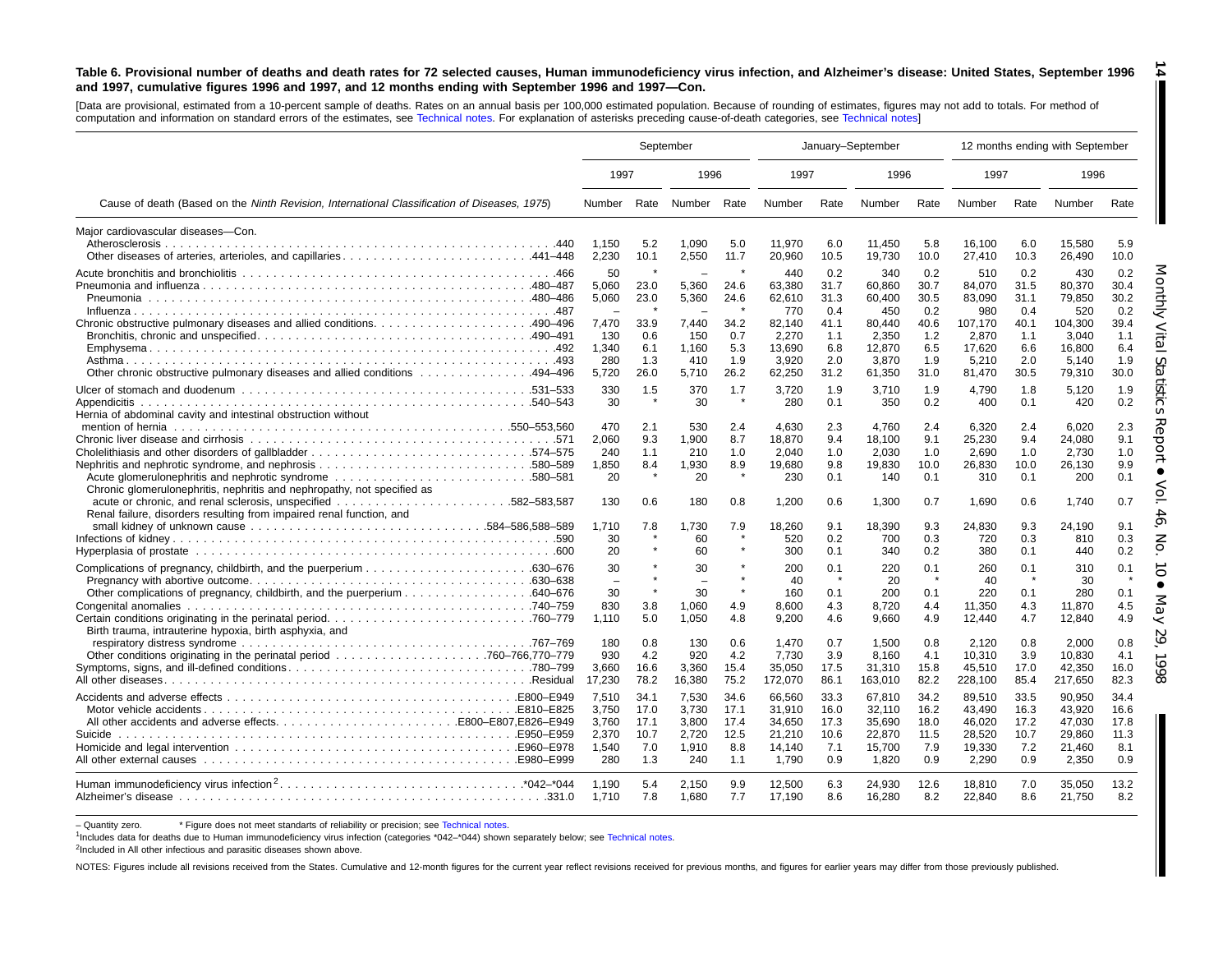### Table 7. Provisional number of deaths and death rates for 16 selected subcategories of Malignant neoplasms, including neoplasms of lymphatic and hematopoietic tissues: United States, September 1996 and 1997, cumulative figures 1996 and 1997, and 12 months ending with September 1996 and 1997

[Data are provisional, estimated from <sup>a</sup> 10-percent sample of deaths. Rates on an annual basis per 100,000 estimated population. Because of rounding of estimates, figures may not add to totals. For method of computation and information on standard errors of the estimates, see [Technical](#page-16-0) notes]

|                                                                                              |        |       | September |       | January-September |       |         |       |         |       | 12 months ending with September |       |
|----------------------------------------------------------------------------------------------|--------|-------|-----------|-------|-------------------|-------|---------|-------|---------|-------|---------------------------------|-------|
|                                                                                              | 1997   |       | 1996      |       | 1997              |       | 1996    |       | 1997    |       | 1996                            |       |
| Cause of death (Based on the Ninth Revision, International Classification of Diseases, 1975) | Number | Rate  | Number    | Rate  | Number            | Rate  | Number  | Rate  | Number  | Rate  | Number                          | Rate  |
| Malignant neoplasms, including neoplasms of lymphatic and hematopoietic tissues 1140–208     | 43,450 | 197.1 | 46,250    | 212.4 | 398,810           | 199.5 | 406.180 | 204.9 | 534.960 | 200.4 | 539,660                         | 204.0 |
|                                                                                              | 960    | 4.4   | 880       | 4.0   | 8,220             | 4.1   | 8,240   | 4.2   | 11.130  | 4.2   | 10,650                          | 4.0   |
|                                                                                              | 980    | 4.4   | 1,230     | 5.6   | 9,640             | 4.8   | 9,760   | 4.9   | 13,280  | 5.0   | 13,010                          | 4.9   |
| Malignant neoplasms of colon, rectum, rectosigmoid junction, and anus 153,154                | 4,390  | 19.9  | 4,670     | 21.4  | 40,800            | 20.4  | 42,590  | 21.5  | 55,460  | 20.8  | 56,550                          | 21.4  |
|                                                                                              | 2,100  | 9.5   | 2,270     | 10.4  | 20,250            | 10.1  | 20,550  | 10.4  | 27,300  | 10.2  | 27,500                          | 10.4  |
|                                                                                              | 12,360 | 56.1  | 13,280    | 61.0  | 113,150           | 56.6  | 114,940 | 58.0  | 151,960 | 56.9  | 152,330                         | 57.6  |
|                                                                                              | 730    | 3.3   | 590       | 2.7   | 5,620             | 2.8   | 5,320   | 2.7   | 7,340   | 2.7   | 6,920                           | 2.6   |
|                                                                                              | 330    | 1.5   | 450       | 2.1   | 3,290             | 1.6   | 3.310   | 1.7   | 4,460   | 1.7   | 4,590                           | 1.7   |
| Malignant neoplasms of body of uterus and of uterus, part unspecified 179,182                | 430    | 1.9   | 480       | 2.2   | 4,630             | 2.3   | 4,380   | 2.2   | 6,040   | 2.3   | 6,040                           | 2.3   |
|                                                                                              | 1,160  | 5.3   | 1,140     | 5.2   | 10,380            | 5.2   | 10,180  | 5.1   | 13.710  | 5.1   | 13,690                          | 5.2   |
|                                                                                              | 2,660  | 12.1  | 2,760     | 12.7  | 24,870            | 12.4  | 25,690  | 13.0  | 33,670  | 12.6  | 33,760                          | 12.8  |
|                                                                                              | 980    | 4.4   | 870       | 4.0   | 9,050             | 4.5   | 8,430   | 4.3   | 11,880  | 4.4   | 11,240                          | 4.2   |
| Malignant neoplasms of kidney and other and unspecified urinary organs 189                   | 910    | 4.1   | 1,090     | 5.0   | 8,810             | 4.4   | 8,730   | 4.4   | 11,840  | 4.4   | 11,480                          | 4.3   |
|                                                                                              | 930    | 4.2   | 1,000     | 4.6   | 8,270             | 4.1   | 8,640   | 4.4   | 11,220  | 4.2   | 11,610                          | 4.4   |
|                                                                                              | 130    | 0.6   | 90        |       | 1,100             | 0.5   | 1,130   | 0.6   | 1,430   | 0.5   | 1,490                           | 0.6   |
|                                                                                              | 2,020  | 9.2   | 2,280     | 10.5  | 18,080            | 9.0   | 17,530  | 8.8   | 23,720  | 8.9   | 23,710                          | 9.0   |
|                                                                                              | 640    | 2.9   | 970       | 4.5   | 7,580             | 3.8   | 7,910   | 4.0   | 10,230  | 3.8   | 10,540                          | 4.0   |

\* Figure does not meet standards of reliability or precision; see [Technical](#page-16-0) notes.

<sup>1</sup>Includes figures for subcategories not shown below.

NOTES: Figures include all revisions received from the States. Cumulative and 12-month figures for the current year reflect revisions received for previous months, and figures for earlier years may differ from those previo

### Table 8. Provisional number of deaths and death rates for firearm mortality: United States, September 1996 and 1997, cumulative figures 1996 and 1997, and 12 months ending **with September 1996 and 1997**

[Data are provisional, estimated from <sup>a</sup> 10-percent sample of deaths. Rates on an annual basis per 100,000 estimated population. Because of rounding of estimates, figures may not add to totals. For method of computation and information on standard errors of the estimates, see [Technical](#page-16-0) notes]

|                                                                                                             | September                  |            |                             |            |                                |                          | January-September              |                          |                                  |                          | 12 months ending with September  |                          |
|-------------------------------------------------------------------------------------------------------------|----------------------------|------------|-----------------------------|------------|--------------------------------|--------------------------|--------------------------------|--------------------------|----------------------------------|--------------------------|----------------------------------|--------------------------|
|                                                                                                             | 1997                       |            | 1996                        |            | 1997                           |                          | 1996                           |                          | 1997                             |                          | 1996                             |                          |
| Cause of death (Based on the Ninth Revision, International Classification of Diseases, 1975)                | Number                     | Rate       | Number                      | Rate       | Number                         | Rate                     | Number                         | Rate                     | Number                           | Rate                     | Number                           | Rate                     |
|                                                                                                             | 2.640                      | 12.0       | 3.030                       | 13.9       | 23.770                         | 11.9                     | 26,000                         | 13.1                     | 32.240                           | 12.1                     | 35.160                           | 13.3                     |
| E955.0-E955.4<br>Injury by firearms, undetermined whether accidentally or purposely inflicted E985.0–E985.4 | 50<br>.460،<br>.100،<br>30 | 6.6<br>5.0 | 100<br>1.580<br>1.330<br>30 | 7.2<br>6.1 | 770<br>12.730<br>10.090<br>190 | 0.4<br>6.4<br>5.0<br>0.1 | 920<br>13.920<br>10.980<br>180 | 0.5<br>7.0<br>5.5<br>0.1 | 1.190<br>17.140<br>13.690<br>220 | 0.4<br>6.4<br>5.1<br>0.1 | 1.420<br>18.190<br>15,300<br>250 | 0.5<br>6.9<br>5.8<br>0.1 |

\* Figure does not meet standards of reliability or precision; see [Technical](#page-16-0) notes.

NOTES: Figures include all revisions received from the States. Cumulative and 12-month figures for the current year reflect revisions received for previous months, and figures for earlier years may differ from those previo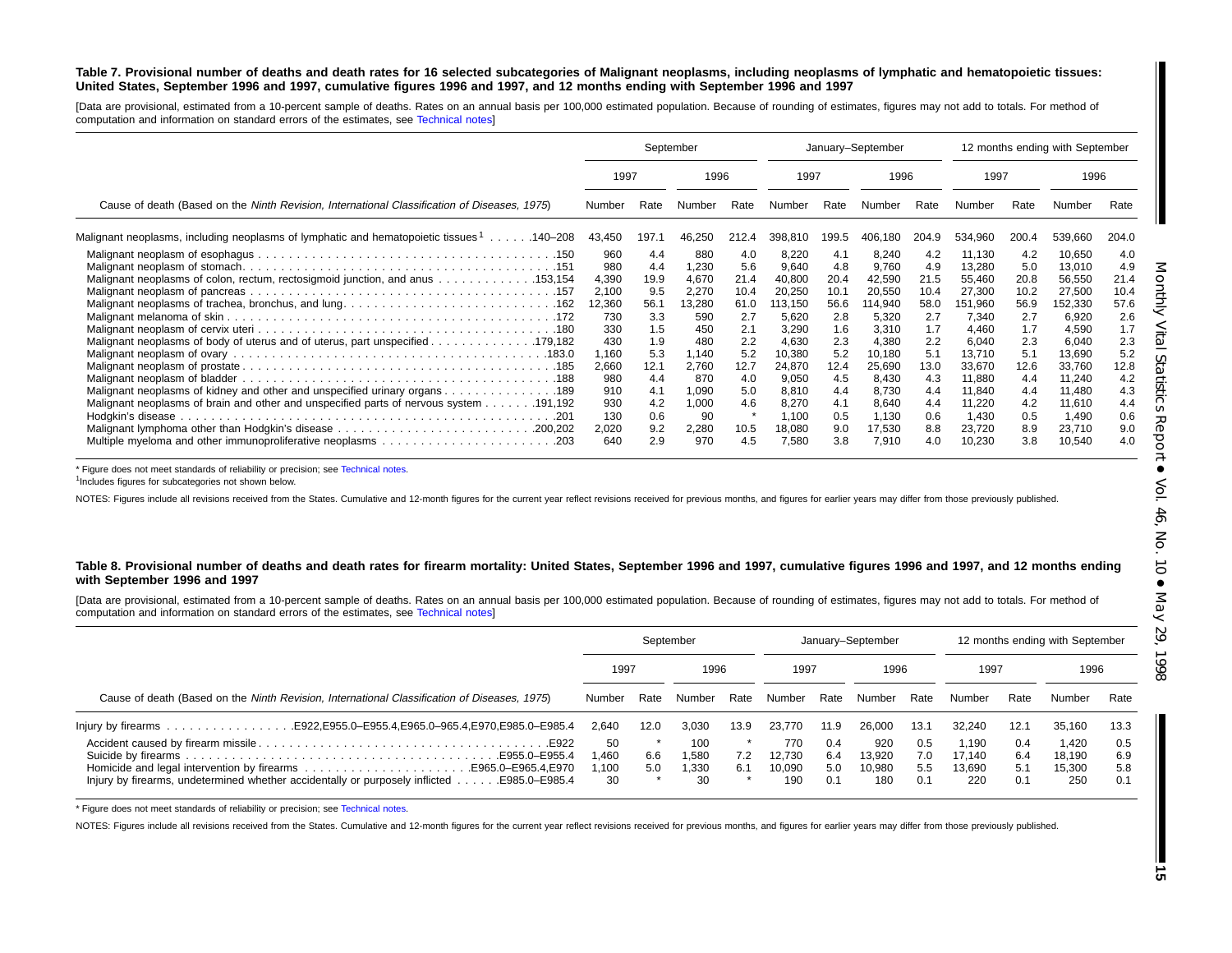### <span id="page-15-0"></span>Table 9. Provisional number of deaths under 1 year and infant mortality rates, by age and for 10 selected causes: United States, September 1996 and 1997, cumulative figures 1996 and 1997, and 12 months ending with September 1996 and 1997

[Data are provisional, estimated from <sup>a</sup> 10-percent sample of deaths. Rates on an annual basis per 100,000 live births. Because of rounding of estimates, figures may not add to totals. For method of computation and information on standard errors of the estimates, see [Technical](#page-16-0) notes]

|                                                                                                      | September                                                     |                                         |                                                    |                                                        | January-September                                                            |                                                                       |                                                                              |                                                                              | 12 months ending with September                                                |                                                                              |                                                                                |                                                                              |
|------------------------------------------------------------------------------------------------------|---------------------------------------------------------------|-----------------------------------------|----------------------------------------------------|--------------------------------------------------------|------------------------------------------------------------------------------|-----------------------------------------------------------------------|------------------------------------------------------------------------------|------------------------------------------------------------------------------|--------------------------------------------------------------------------------|------------------------------------------------------------------------------|--------------------------------------------------------------------------------|------------------------------------------------------------------------------|
|                                                                                                      | 1997                                                          |                                         | 1996                                               |                                                        | 1997                                                                         |                                                                       | 1996                                                                         |                                                                              | 1997                                                                           |                                                                              | 1996                                                                           |                                                                              |
| Age and cause of death (Based on the Ninth Revision, International Classification of Diseases, 1975) | Number                                                        | Rate                                    | Number                                             | Rate                                                   | Number                                                                       | Rate                                                                  | Number                                                                       | Rate                                                                         | Number                                                                         | Rate                                                                         |                                                                                | Rate                                                                         |
|                                                                                                      | 2,300                                                         | 684.6                                   | 2,400                                              | 706.7                                                  | 20,200                                                                       | 699.4                                                                 | 21,100                                                                       | 726.6                                                                        | 27,200                                                                         | 704.5                                                                        | 28,300                                                                         | 734.3                                                                        |
|                                                                                                      | 1,540<br>770                                                  | 456.4<br>228.2                          | .630<br>730                                        | 489.5<br>219.2                                         | 12,960<br>7.210                                                              | 449.4<br>250.0                                                        | 14,060<br>7,010                                                              | 484.8<br>241.7                                                               | 17.370<br>9.810                                                                | 450.2<br>254.3                                                               | 18,670<br>9,650                                                                | 484.0<br>250.2                                                               |
| .480–487<br>All other causes<br>.Residual                                                            | -<br>20<br>490<br>300<br>20<br>50<br>100<br>620<br>160<br>550 | 145.2<br>88.9<br>183.7<br>47.4<br>163.0 | 30<br>10<br>680<br>320<br>130<br>590<br>180<br>420 | 9.0<br>204.2<br>96.1<br>39.0<br>177.2<br>54.1<br>126.1 | 130<br>170<br>4.740<br>2,390<br>-80<br>370<br>930<br>5,230<br>1,450<br>4.670 | 4.5<br>5.9<br>164.4<br>82.9<br>12.8<br>32.3<br>181.4<br>50.3<br>161.9 | 190<br>240<br>4,880<br>2,870<br>140<br>390<br>940<br>5,230<br>1,980<br>4,220 | 6.6<br>8.3<br>168.3<br>99.0<br>4.8<br>13.4<br>32.4<br>180.3<br>68.3<br>145.5 | 160<br>260<br>6.370<br>3,090<br>110<br>510<br>1.380<br>7.100<br>2,090<br>6,110 | 4.1<br>6.7<br>165.1<br>80.1<br>2.9<br>13.2<br>35.8<br>184.0<br>54.2<br>158.4 | 220<br>340<br>6.470<br>3,540<br>230<br>480<br>1.220<br>7,230<br>2,700<br>5,900 | 5.7<br>8.8<br>167.7<br>91.8<br>6.0<br>12.4<br>31.6<br>187.4<br>70.0<br>153.0 |

– Quantity zero.

\* Figure does not meet standards of reliability or precision; see [Technical](#page-16-0) notes.

NOTES: Figures include all revisions received from the States. Cumulative and 12-month figures for the current year reflect revisions received for previous months, and figures for earlier years may differ from those previo

**16**

T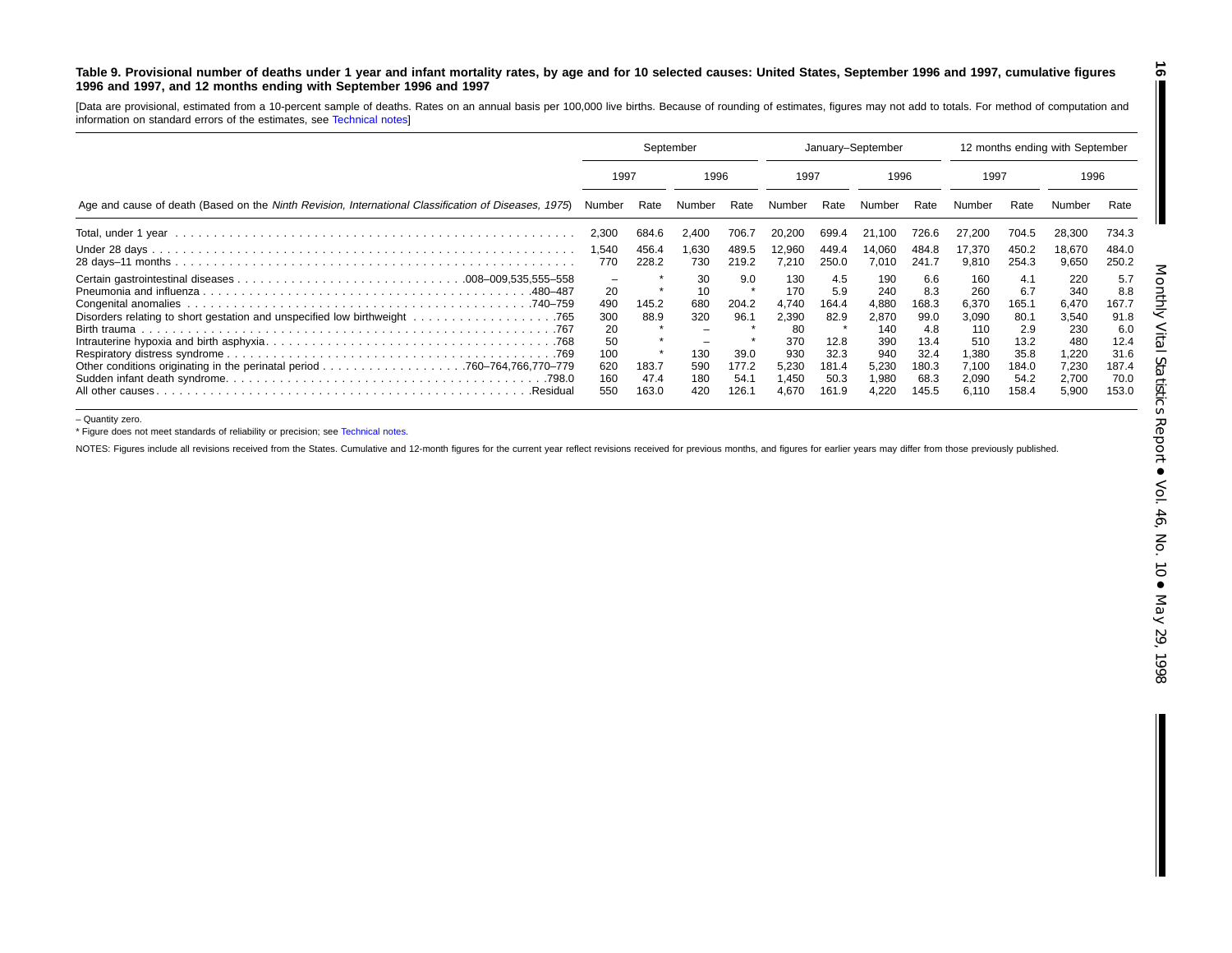# <span id="page-16-0"></span>**Technical notes**

# **Nature and sources of data**

Data in this report are provisional unless otherwise specified and include only events occurring within the United States (50 States and the District of Columbia). Mortality data exclude fetal deaths. Data for the Commonwealth of Puerto Rico are not included in the U.S. totals.

Birth, death, and infant death figures in [tables 2](#page-6-0) a[nd](#page-8-0) 4 for each State are estimates by State of residence. These estimates are derived by applying adjustment ratios to the actual counts of certificates for all events occurring in the State and received in registration offices during a 1-month period regardless of date of the event. The adjustment ratios for each data year represent the observed relationship between final State occurrence figures and final State residence figures for the three most recent years for which final data were available and are expressed as a single ratio for each State. As in previous years, monthly State marriage and divorce figures represent the actual count of all events occurring in the State (State of occurrence) that were received in the registration offices during the 1-month period. Delay in the receipt of certificates in a registration office may result in a low State figure for a given month followed by a high figure for the month(s) in which the delayed records are received. Data for previous months and cumulative data include revised figures received from the States.

Figures for births, deaths, and in[fant](#page-8-0) deaths for California in [tables 2](#page-6-0) and 4 contain adjustments for varying lengths of State reporting periods. Figures for Texas for all events shown in [tables 2–4](#page-6-0) also are adjusted for varying lengths of State reporting periods. The figures for both States are adjusted by the ratio between the number of days in the data month and the number of days in the State reporting period. The adjusted figures are included in the U.S. totals shown elsewhere in this report.

U.S. totals for births, deaths, and infant deaths are based on the State estimates by State of residence and, therefore, in effect, exclude events to nonresidents of the United States. Events to nonresidents of the United States are included in all

marriage and divorce figures. The effect of excluding events to nonresidents from the U.S. totals is small.

Provisional totals for the United States include estimates for State data shown as not available. Provisional totals for births and marriages for the entire United States include adjustments for observed differences between provisional and final monthly figures.

Divorce figures include reported annulments. The monthly national divorce estimate is obtained by multiplying the total for the reporting areas by the ratio observed between the most recent final annual divorce total for the United States and the provisional total for the reporting areas combined.

*Random variation*—Although the counts in this report are not subject to sampling variability (except the Current Mortality Sample), they may be affected by random variation. When the number of events is small and the probability of such an event is small, considerable caution must be observed in interpreting the data. Such infrequent events may be assumed to follow a Poisson probability distribution. For this distribution a simple approximation may be used to estimate the random variation as follows:

If *N* is the number of events in the population and *R* is the corresponding rate, the chances are 19 in 20 that

1. 
$$
N - 2\sqrt{N}
$$
 and  $N + 2\sqrt{N}$ 

covers the ''true'' number of events.

2. 
$$
R-2
$$
  $\frac{R}{\sqrt{N}}$  and  $R+2$   $\frac{R}{\sqrt{N}}$ 

covers the ''true'' rate.

If the rate  $R_1$  corresponding to  $N_1$ events is compared with the rate  $R_2$  corresponding to  $N_2$  events, the difference between the two rates may be regarded as statistically significant at the 0.05 level if it exceeds

$$
2\sqrt{\frac{R_1^2}{N_1} + \frac{R_2^2}{N_2}}
$$

Additional information on random variation in numbers of events, rates, and ratios may be found in the technical appendixes of *Vital Statistics of the United States, 1992, Volumes I and II.*

# **Rates**

Rates are on an annual basis and, except for infant mortality rates, are per 1,000 or 100,000 estimated population residing in the United States. The populations used for computing these rates are furnished by the U.S. Bureau of the Census. Rates shown in this report beginning with 1992 were computed using populations based on the 1990 Census enumeration comparable to those used for final data. Monthly rates are based on populations estimated for the specific month. Year-to-date rates are averages of monthly rates that have been weighted by the number of days in the corresponding months. Rates for 12-month periods are the sum of events for the period per population estimated at the midpoint of the period.

Infant mortality rates are deaths under 1 year of age for the specified period (monthly, year-to-date, or 12-month period) per 1,000 or 100,000 live births. Births used for computing monthly and year-to-date infant mortality rates are adjusted for monthly variation in the number of births. Births used to compute 12-month rates do not contain this adjustment. Births used for computing infant mortality rates are not corrected for observed differences between provisional and final monthly figures as described earlier in ''Nature and sources of data.'' Because monthly infant mortality rates are based on relatively few events, they are highly variable. Therefore, comparisons of monthly infant mortality rates should be interpreted cautiously; see ''Random variation.''

Age-adjusted death rates are used to compare relative mortality risks across groups and over time. However, they should be viewed as constructs or indexes rather than as direct or actual measures of mortality risk. Statistically, they are weighted averages of the age-specific death rates, where the weights represent the fixed population proportions by age. See chapter 5 of an earlier report (1). The age-adjusted death rates presented in this report were computed by the direct method, that is, by applying age-specific death rates to the U.S. standard million population (2). See also chapter 10 of an earlier report (1). Age groups in [table 5](#page-9-0) were used to compute the age-adjusted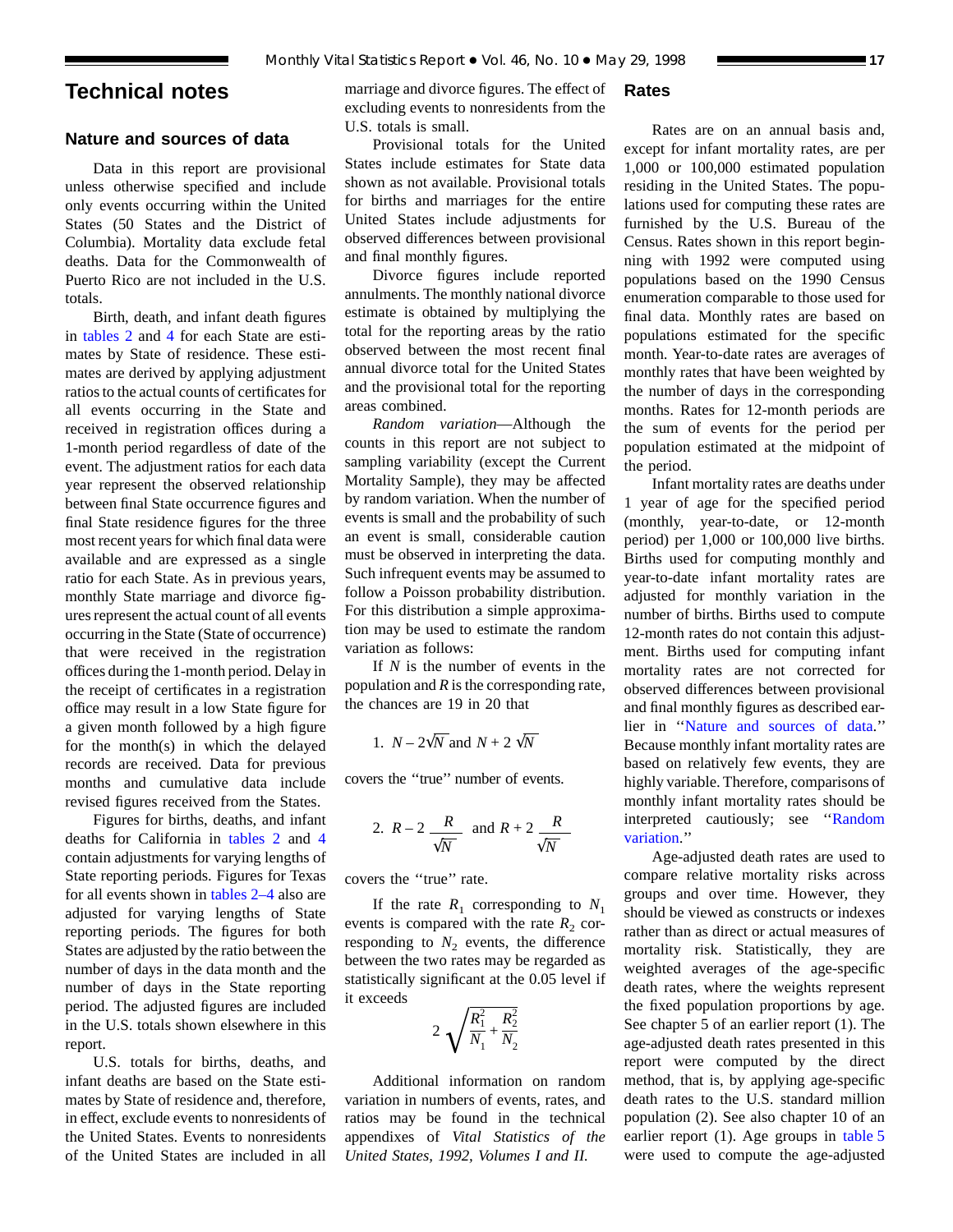rates shown in that table. It is important not to compare age-adjusted rates with crude rates.

# **Current Mortality Sample**

The Current Mortality Sample (CMS) is a 10-percent systematic sample of death certificates drawn each month after the certificates are counted in the State registration offices. Deaths and death rates for the United States by age, race, sex, and cause are estimated based on the sample. Because of the additional time required to select and process the certificates, data based on the CMS are published 1 month after publication of the U.S. and State counts. Complete information concerning the underlying cause of death sometimes is not available when the sample is drawn. As a result estimates based on sample counts for certain causes are biased. Correction for bias is not made in this report.

Estimated numbers of deaths based on the sample were proportionately adjusted to be consistent with estimates based on the count of death certificates received in State registration offices.

*HIV infection*—Beginning with data for 1987, the National Center for Health Statistics introduced categories \*042– \*044 for classifying and coding Human immunodeficiency virus (HIV) infection. The asterisks before the categories indicate that these codes are not part of the

*Ninth Revision, International Classification of Diseases.* Deaths classified to these categories are included in All other infectious and parasitic diseases in the List of 72 Selected Causes of Death and are also shown separately at the bottom of [table 6.](#page-12-0)

*Sampling variability*—Because the estimates of deaths and death rates presented in this report with the exception of total deaths and deaths under 1 year are based on a sample of death certificates, they are subject to sampling variability. The estimated relative standard error in the following table is a measure of the

**Relative standard errors for estimated numbers of deaths from the Current Mortality Sample expressed as a percent of the estimate**

|                                                                                                                        | Relative standard error<br>of estimate (as percent)                                           |                                                                                                      |  |  |  |
|------------------------------------------------------------------------------------------------------------------------|-----------------------------------------------------------------------------------------------|------------------------------------------------------------------------------------------------------|--|--|--|
| <b>Estimated number</b><br>of deaths                                                                                   | 170,000<br>estimated<br>deaths<br>each month                                                  | 2,000,000<br>estimated<br>deaths<br>each year                                                        |  |  |  |
| 10<br>20<br>50<br>100<br>200<br>500<br>1,000<br>2,000<br>5,000<br>10,000<br>20.000<br>50,000<br>$100,000$<br>$200,000$ | 94.9<br>67.1<br>42.4<br>30.0<br>21.2<br>13.4<br>9.5<br>6.7<br>4.2<br>2.9<br>2.0<br>1.1<br>0.6 | 94.9<br>67.1<br>42.4<br>30.0<br>21.2<br>13.4<br>9.5<br>6.7<br>4.2<br>3.0<br>2.1<br>1.3<br>0.9<br>0.6 |  |  |  |
| 500,000<br>$1,000,000$                                                                                                 |                                                                                               | 0.4<br>0.2                                                                                           |  |  |  |

sampling error of the estimated number of deaths (or of the estimated death rate) expressed as a percent of the estimate. The first column refers to monthly estimates; the second to annual; cumulative year-to-date totals fall between the two.

The chances are about 2 in 3 that the percent difference between an estimate and the result of a complete count is less than the percent shown. The chances are about 19 in 20 that the percent difference is less than twice the percent shown. A figure based on 100 or fewer estimated deaths has a relative standard error of 30 percent or more and is, therefore, considered unreliable. A rate based on 100 or fewer estimated deaths has been replaced by an asterisk.

Unless otherwise specified comparisons made in the text between death rates based on the CMS were statistically significant at the 0.05 level of significance. Lack of comment in the text about any two rates does not mean that the difference was tested and found not to be significant at this level.

# **References**

1. Feinleib M, Zarate AO, eds. Reconsidering age adjustment procedures: Workshop proceedings. National Center for Health Statistics. Vital Health Stat 4(29). 1992.

2. Grove RD, Hetzel AM. Vital statistics rates in the United States, 1940–1960. Public Health Service. Washington: National Center for Health Statistics. 1968.